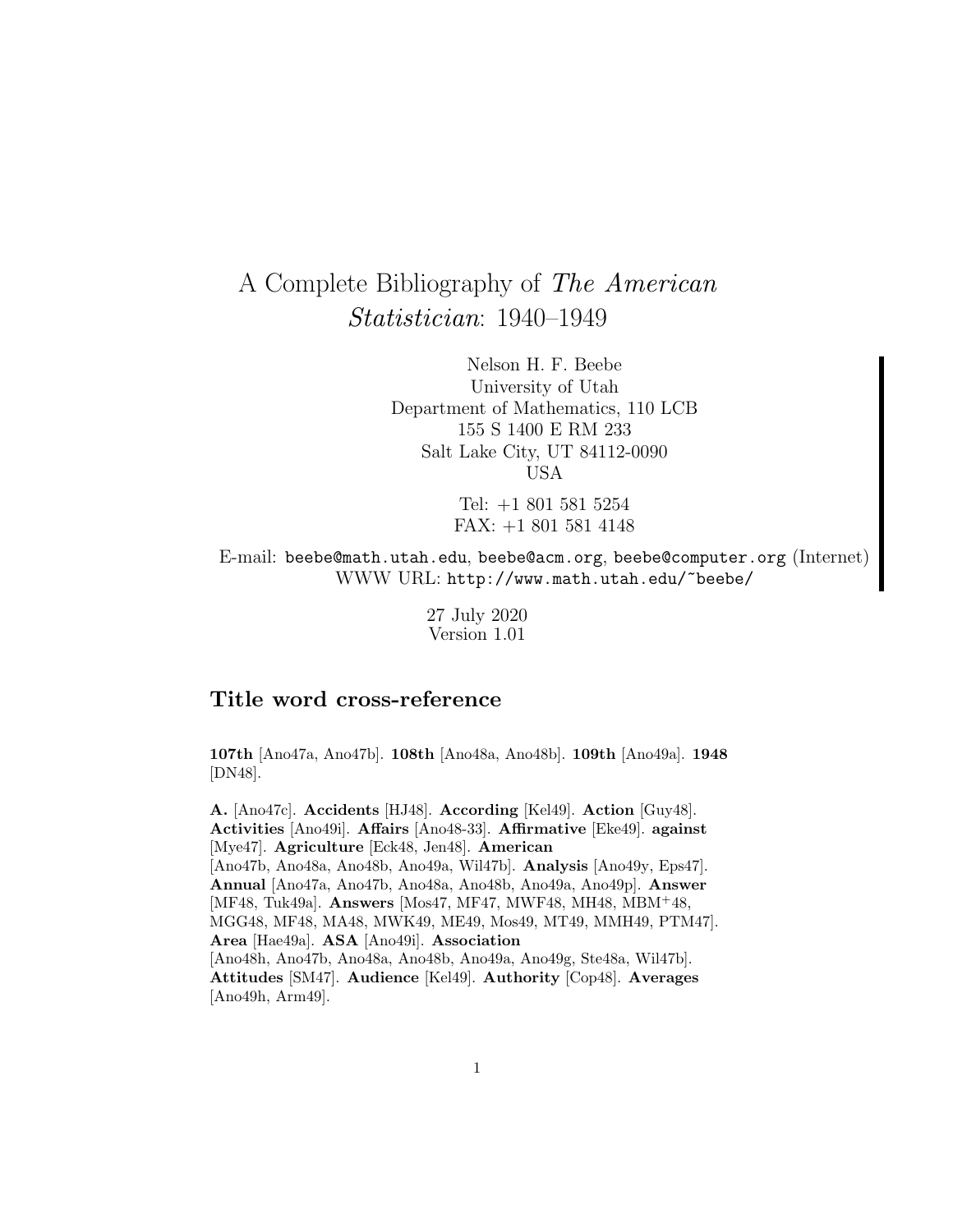**Back** [Ano47d, Ano47e]. **Bar** [Hae48b]. **Basis** [Hor48]. **Bias** [Hae49a]. **Bill** [Ano47k]. **Blackout** [Ano48-31]. **Book** [Kyd48]. **Boss** [Ste48b]. **Bradstreet** [Hay48]. **Bureau** [Ded48, Ano48j]. **Business** [Ano49p].

**Cards** [Eps47]. **Cartographic** [Hit48]. **Case** [Eke49, Mye47]. **Casual** [Mye47]. **Census** [DN48, Ded48]. **Censuses** [Eck48]. **Chapter** [Ano47f, Ano48c, Ano48d, Ano48e, Ano48f, Ano48g, Ano49b, Ano49c, Ano49d, Ano49e, Ano49i, Hoa47, Wat47]. **Chapters** [Tuk49b, Tuk49c]. **Chart** [Hae47a, Hae49b, Kel49]. **Charts** [Hae48b, Hae49b, Heg48, Mye47]. **Chicago** [Ano49i]. **China** [Lie48]. **Classification** [Dem48, Hay48]. **Classified** [Kel49]. **Collecting** [Lie48]. **College** [Dod48]. **Combining** [MF48]. **Commission** [Ano48-36]. **Committee** [Ano49f, Ano49y, Ano49j]. **Committees** [Ano48h, Ano49g, Ano49f, Ano49j]. **Common** [Kel49]. **Comparisons** [Wie48]. **Computing** [Alt47]. **Conference** [Sha48]. **Conferences** [Har47]. **Consultant** [Eis48]. **Consumer** [SM47]. **Control** [HJ48]. **Coordination** [Cop48, Lin49a, Lin49b]. **Correction** [Ano49h]. **Correlation** [Uri48]. **Council** [Ano49y]. **Criminal** [Wie48]. **Crisis** [Wil47a]. **Current** [Ano47g]. **Curriculum** [NA47].

**Dangerous** [Hae48a]. **Decisions** [Hor48]. **Department** [Jen48]. **Design** [Sne48]. **Development** [Lin49a, Lin49b]. **Devices** [Alt47, Kel49]. **Discovered** [Ken48a]. **Display** [Heg48]. **Does** [Ano48i]. **Don't** [Mye47]. **Doomsday** [Kyd48]. **Double** [Hae48a]. **Dun** [Hay48].

**Ease** [Kel49]. **East** [DN48]. **Economic** [Leh48]. **Editor** [Cal49, YA49]. **Education** [Guy48]. **efficiency** [Tuk49a]. **Election** [Ano49y]. **Employment** [Giv49, Ano48j]. **Engineering** [Ano48-34, Tum47]. **England** [Soc48]. **estimates** [Tuk49a]. **Everyday** [Ano48-33]. **Examination** [Ken48b]. **Executive** [Hor48]. **Expanding** [Ano49i]. **Extend** [Eke49]. **Eyes** [Mye47].

**Factor** [Hit48]. **FAO** [Tae48]. **Federal** [Giv49, Ano47g, Ano48-32, Lin49a, Lin49b, Tuk49b, Tuk49c]. **Field** [RCV48]. **First** [Ano49j]. **Fiscal** [Ano47g]. **Forecasts** [Ano49y]. **Foreign** [Ded48]. **Foundation** [Ano47k]. **Founder** [Wil47b]. **Front** [Ano47h, Ano47i, Ano47j, Ano48k, Ano48l, Ano48m, Ano48n, Ano48o, Ano48p, Ano49k, Ano49l, Ano49m, Ano49n, Ano49o].

**Gaps** [Leh48]. **Government** [Tuk49b, Tuk49c]. **Graduate** [Jen48]. **Graphic** [Kel49, Uri48].

**Hand** [Eps47]. **Hemisphere** [Guy48]. **High** [Alt47]. **High-Speed** [Alt47]. **Highlights** [Ano49p]. **Hold** [Hae47a]. **Hospitals** [Den47].

**If** [Ste48b]. **II** [Tuk49c]. **Illustrative** [Giv49]. **Implications** [Ano48-30].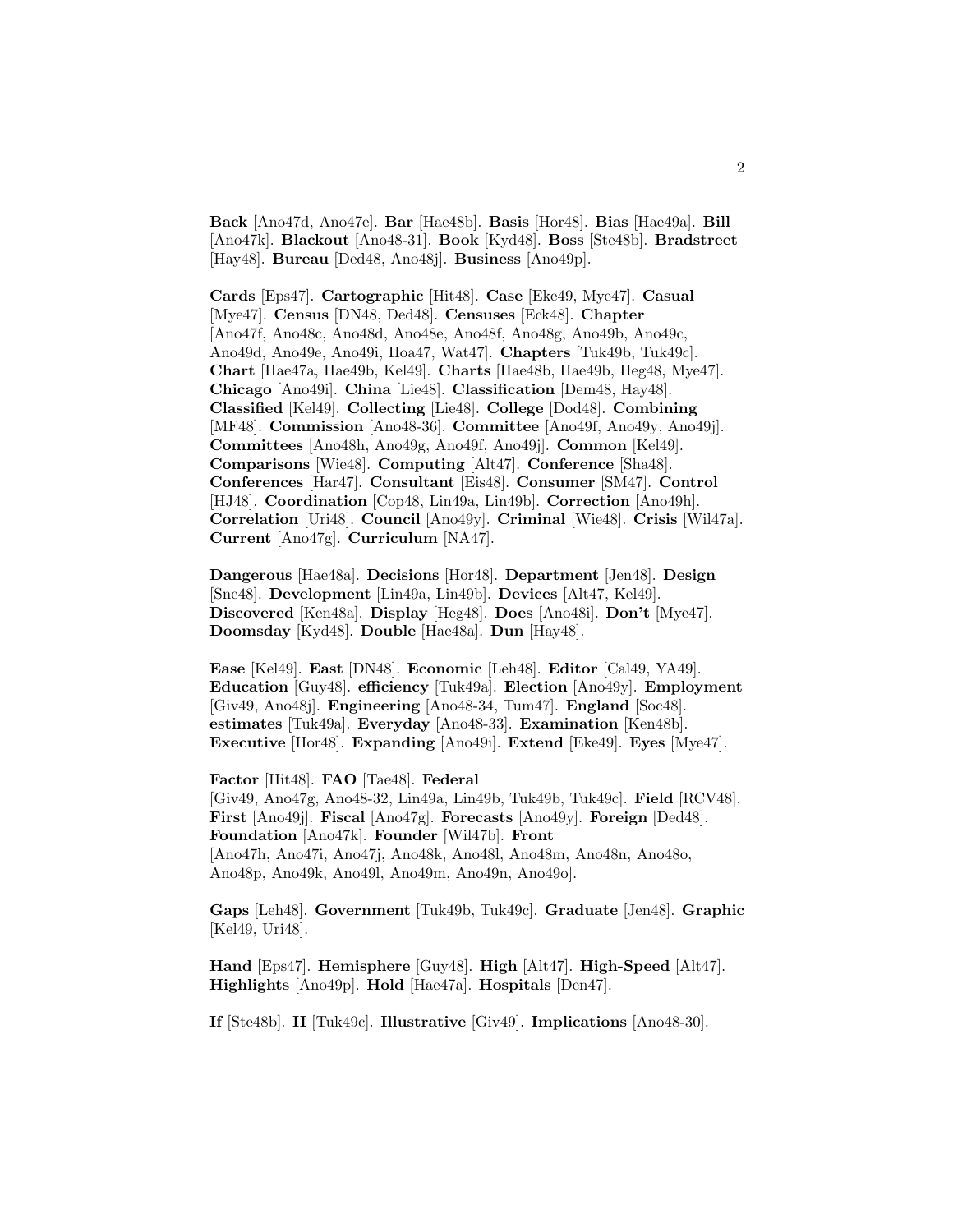**Independent** [MF48]. **Indicators** [Leh48]. **Industrial** [Hay48]. **Infinite** [Tuk47]. **Information** [Sha48]. **Institute** [Ric49]. **Instruments** [Cop48]. **International** [Har47, Ric49]. **Internships** [Jen48]. **Interviewers** [RCV48]. **Investigations** [Sne48]. **Iowa** [Dod48]. **IV** [Tuk49b].

**Labor** [Ano48j, Giv49]. **Latin** [Ken48a]. **Laymen** [Mye47]. **Lemuel** [Wil47b]. **Letter** [Cal49, YA49]. **Libraries** [Ste48a]. **Life** [Ano48i]. **likelihood** [Tuk49a]. **Line** [Hae47a]. **Linear** [Uri48]. **Log** [Mye47]. **Logarithmic** [Mye47]. **Lotteries** [Bla49].

**Management** [Sea48]. **Map** [Hae49a]. **Market** [Giv49]. **Marketing** [RCV48]. **Matter**

[Ano47d, Ano47e, Ano47h, Ano47i, Ano47j, Ano48k, Ano48l, Ano48m, Ano48n, Ano48o, Ano48p, Ano49k, Ano49l, Ano49m, Ano49n, Ano49o]. **Maximum** [Tuk49a]. **Meeting**

[Ano47b, Ano48a, Ano48b, Ano49a, Ano47a, Ano49p]. **Members** [Ano47o, Ano47p, Ano47q, Ano48x, Ano48y, Ano48z, Ano48-27, Ano48-28, Ano49v, Ano49w, Ano49x]. **Membership** [Lea49]. **Memorandum** [Tuk49b, Tuk49c]. **Modern** [Sea48]. **Moving** [Ano49h, Arm49]. **Multiple** [Uri48].

**National** [Ano47k]. **Nations** [Ano48-35, Ano48-36]. **News** [Ano47o, Ano47p, Ano47q, Ano47l, Ano47m, Ano47n, Ano48x, Ano48y, Ano48z, Ano48-27, Ano48-28, Ano48r, Ano48s, Ano48t, Ano48u, Ano48v, Ano48w, Ano48-35, Ano49v, Ano49w, Ano49x, Ano49q, Ano49r, Ano49s, Ano49t, Ano49u]. **Notes** [Ano47f, Ano48c, Ano48d, Ano48e, Ano48f, Ano48g, Ano49b, Ano49c, Ano49d, Ano49e, Giv49, Hoa47, Wat47].

**observations** [Tuk47]. **One** [Ano48-29, Hae49b]. **Operations** [Ano48-30, Hor48]. **Opinion** [SM47]. **Organization** [Eis48]. **Outlook** [Zap48]. **Overlapping** [Lea49].

**Part** [Tuk49b, Tuk49c]. **Peacetime** [Ano48-30]. **Perils** [Hae47b]. **Personnel** [Hat47, Wil47a]. **Perspective** [Hae47b, Ste48c, Ste49a, Ste49b]. **Physical** [Ano48-34]. **Pictorial** [Jah48]. **Placement** [Hat47, Ste48a]. **Planning** [DN48, Eck48]. **Plea** [Hae47a]. **Polls** [Ano49y]. **Pools** [Bla49]. **Population** [DN48, Eck48]. **Positions** [Ano48-32]. **Practices** [Den47]. **Pre** [Ano49y]. **Pre-Election** [Ano49y]. **Presentation** [Hae49a]. **Preservation** [Hae47a]. **Presidency** [Ano48i]. **Price** [Hae49b]. **Problems** [DN48]. **Professional** [Hat47]. **Program** [Ded48, Dod48, Guy48, Tae48, Ano48j]. **Programs** [Ano47g, Ano47c]. **Promoting** [Guy48]. **Punched** [Eps47].

**Question** [MF48, Tuk47, Tuk49a]. **Questions** [Mos47, MF47, MWF48, MH48, MBM<sup>+</sup>48, MGG48, MF48, MA48, MWK49,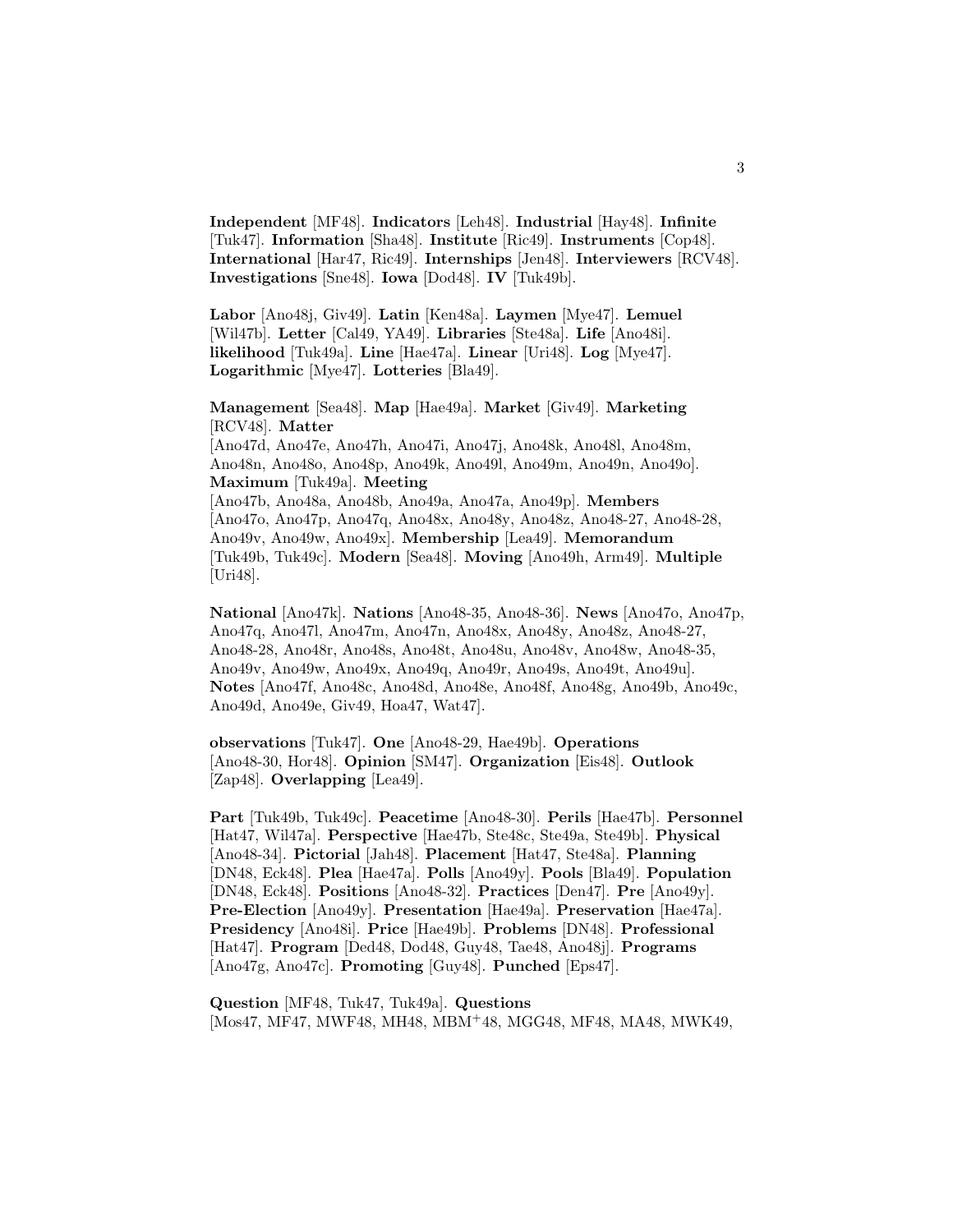ME49, Mos49, MT49, MMH49, PTM47].

**Range** [Hae48b]. **Range-Bar** [Hae48b]. **Reading** [Kel49]. **Reason** [Cop48]. **Reference** [Giv49]. **Relations** [Giv49]. **Report** [Ano49j]. **Representation** [Hit48, Uri48]. **Representatives** [Ano48h, Ano49g]. **Research** [Ano48-30, Ano49y, Eis48, Hor48, RCV48]. **Role** [Eis48]. **Rounded** [NA47]. **Royal** [Ken48b, Sha48]. **Rulings** [Hae47a].

**S** [Ano47c]. **Sampling** [Jen48, Sne48, SM47, Ano48-36]. **Scale** [Hae47a, Hae49b]. **Scales** [Eke49, Hae48a]. **School** [Jen48]. **Science** [Ano47k, Ano48-29, Ano49y]. **Sciences** [Ano48-34]. **Scientific** [Hor48, Sha48]. **Scotland** [Kyd48]. **Section** [Ano48q]. **Selection** [RCV48]. **Semi** [Mye47]. **Service** [Ste48a, Ano48-32]. **Set** [Heg48]. **Shattuck** [Wil47b]. **Shorten** [Ano48i]. **Should** [Eke49]. **Significance** [MF48]. **Social** [Ano49y]. **Societies** [Ano47r, Hat47, Lea49]. **Society** [Sha48, Ken48b]. **Some** [DN48]. **Sorted** [Eps47]. **Special** [Ste48a]. **Specialized** [Ano47r]. **Speed** [Alt47]. **Sponsors** [Jen48]. **Square** [Ken48a]. **State** [Dod48, Giv49]. **States** [Cop48]. **Statist** [Wil47b]. **Statistical** [Ano47b, Ano47g, Ano47r, Ano48a, Ano48b, Ano48-31, Ano48-32, Ano48-35, Ano48-36, Ano49a, Den47, Dod48, Eis48, Eps47, Guy48, Har47, HJ48, Ken48b, Leh48, Lin49a, Lin49b, Ric49, Tae48, Tum47, Wil47a, Wil47b]. **Statistician** [Ano48-33, Sea48]. **Statisticians** [Ano47s, Dem48, Ded48]. **Statistics** [Ano48j, Ano48q, Ano48-34, Giv49, Lie48, NA47, Soc48, Tuk49b, Tuk49c, Zap48, Ano48j]. **Sub** [Ano48-36]. **Sub-Commission** [Ano48-36]. **Suiting** [Kel49]. **Supervision** [RCV48]. **Supplementary** [Hae49b]. **Supplementary-Scale** [Hae49b]. **Symbols** [Jah48].

**Teaching** [Soc48]. **Tests** [MF48]. **Three** [Hit48]. **Three-Factor** [Hit48]. **Training** [Ano47s, Ano48q, Ded48, RCV48, Tae48]. **Two** [Hae49b].

**U.S.** [Jen48]. **Unemployment** [Giv49]. **United** [Ano48-35, Ano48-36, Cop48]. **Use** [Heg48, Jah48, Mye47].

**V** [Tuk49c]. **VII** [Tuk49c].

**Wants** [SM47]. **Welcome** [Har47]. **Well** [NA47]. **Well-Rounded** [NA47]. **Were** [Ste48b]. **Western** [Guy48]. **Who** [Ken48a]. **Women** [Zap48]. **World** [Ano48-29].

**Year** [Ano47g]. **York** [Ste48c, Ste49a, Ste49b].

**Zero** [Eke49].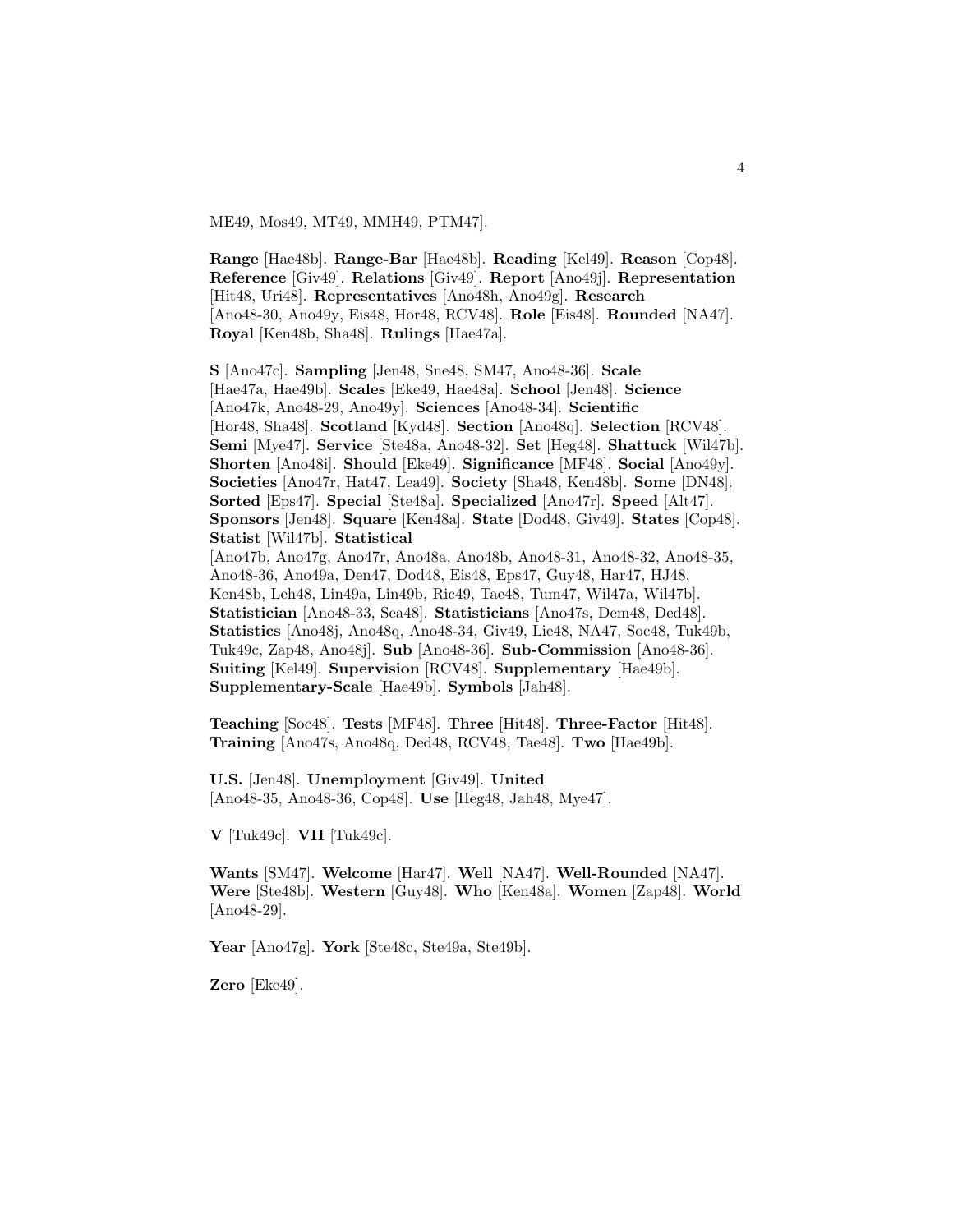## **References**

## **Alt:1947:NHS**

[Alt47] Franz L. Alt. New high-speed computing devices. The American Statistician, 1(1):14–15, August 1947. CODEN ASTAAJ. ISSN 0003-1305 (print), 1537-2731 (electronic). URL http://www. jstor.org/stable/2681523.

## **Anonymous:1947:AM**

[Ano47a] Anonymous. 107th Annual Meeting. The American Statistician, 1(2):5, October 1947. CODEN ASTAAJ. ISSN 0003- 1305 (print), 1537-2731 (electronic). URL http://www.jstor.org/ stable/2681621.

#### **Anonymous:1947:AMA**

[Ano47b] Anonymous. 107th Annual Meeting of the American Statistical Association. The American Statistician, 1(3):4–5, December 1947. CODEN ASTAAJ. ISSN 0003-1305 (print), 1537-2731 (electronic). URL http://www.jstor.org/stable/2682531.

#### **Anonymous:1947:P**

[Ano47c] Anonymous. A. S. A. programs. The American Statistician, 1(1): 5–6, August 1947. CODEN ASTAAJ. ISSN 0003-1305 (print), 1537- 2731 (electronic). URL http://www.jstor.org/stable/2681520.

### **Anonymous:1947:BMa**

[Ano47d] Anonymous. Back matter. The American Statistician, 1(1):??, August 1947. CODEN ASTAAJ. ISSN 0003-1305 (print), 1537-2731 (electronic). URL http://www.jstor.org/stable/2681529.

#### **Anonymous:1947:BMb**

[Ano47e] Anonymous. Back matter. The American Statistician, 1(2):??, October 1947. CODEN ASTAAJ. ISSN 0003-1305 (print), 1537-2731 (electronic). URL http://www.jstor.org/stable/2681629.

#### **Anonymous:1947:CN**

[Ano47f] Anonymous. Chapter notes. The American Statistician, 1(3):21–22, December 1947. CODEN ASTAAJ. ISSN 0003-1305 (print), 1537- 2731 (electronic). URL http://www.jstor.org/stable/2682539.

## **Anonymous:1947:FSP**

[Ano47g] Anonymous. Federal statistical programs for the current fiscal year. The American Statistician, 1(3):13–16, December 1947. CODEN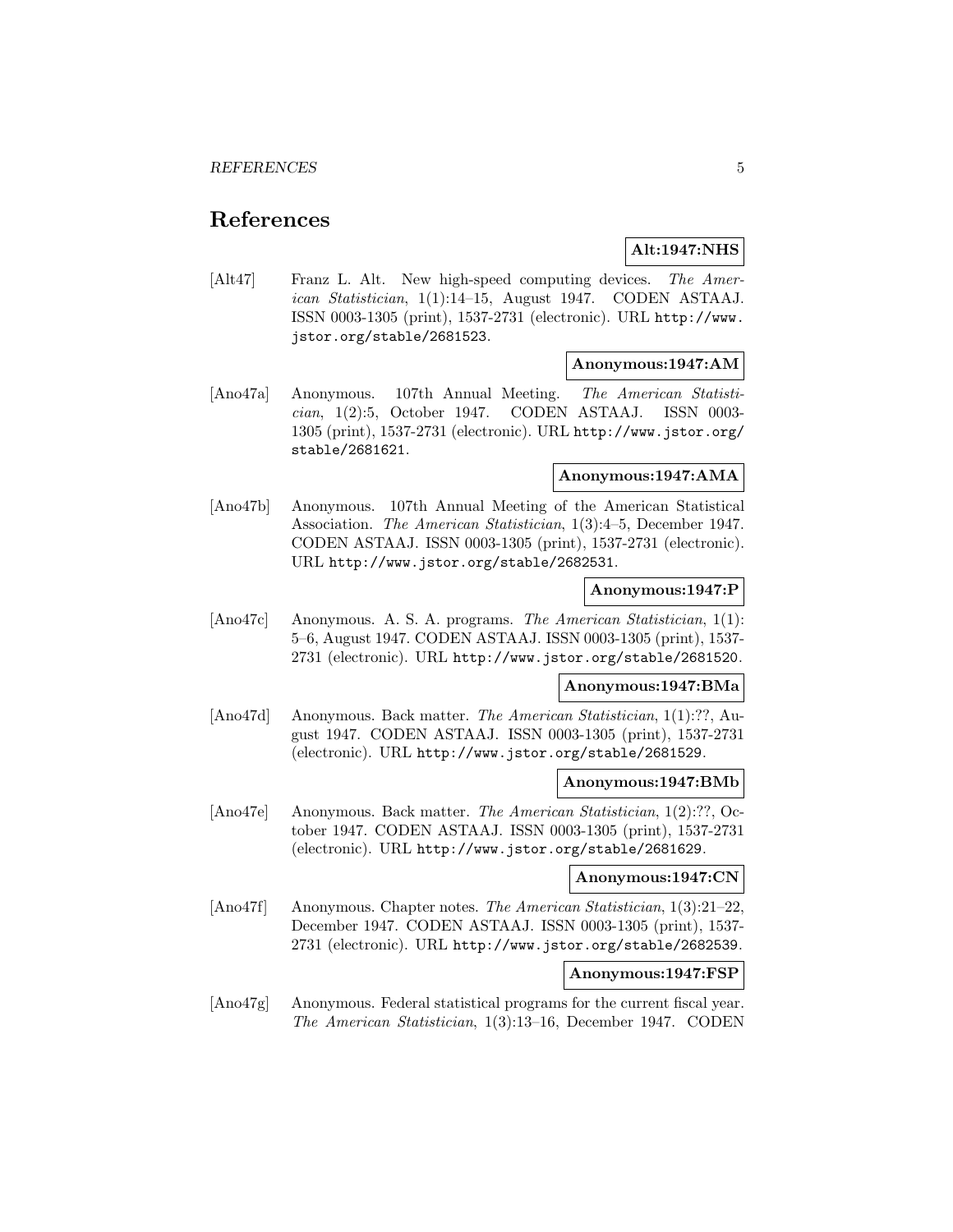ASTAAJ. ISSN 0003-1305 (print), 1537-2731 (electronic). URL http://www.jstor.org/stable/2682535.

#### **Anonymous:1947:FMa**

[Ano47h] Anonymous. Front matter. The American Statistician, 1(1):1, August 1947. CODEN ASTAAJ. ISSN 0003-1305 (print), 1537-2731 (electronic). URL http://www.jstor.org/stable/2681517.

#### **Anonymous:1947:FMb**

[Ano47i] Anonymous. Front matter. The American Statistician, 1(2):??, October 1947. CODEN ASTAAJ. ISSN 0003-1305 (print), 1537- 2731 (electronic). URL http://www.jstor.org/stable/2681618.

## **Anonymous:1947:FMc**

[Ano47j] Anonymous. Front matter. The American Statistician, 1(3):??, December 1947. CODEN ASTAAJ. ISSN 0003-1305 (print), 1537- 2731 (electronic). URL http://www.jstor.org/stable/2682528.

### **Anonymous:1947:NSF**

[Ano47k] Anonymous. The National Science Foundation bill. The American Statistician, 1(2):1, October 1947. CODEN ASTAAJ. ISSN 0003- 1305 (print), 1537-2731 (electronic). URL http://www.jstor.org/ stable/2681619.

## **Anonymous:1947:Na**

[Ano47l] Anonymous. News. The American Statistician, 1(1):2–4, August 1947. CODEN ASTAAJ. ISSN 0003-1305 (print), 1537-2731 (electronic). URL http://www.jstor.org/stable/2681518.

#### **Anonymous:1947:Nb**

[Ano47m] Anonymous. News. The American Statistician, 1(2):2–4, October 1947. CODEN ASTAAJ. ISSN 0003-1305 (print), 1537-2731 (electronic). URL http://www.jstor.org/stable/2681620.

## **Anonymous:1947:Nc**

[Ano47n] Anonymous. News. The American Statistician, 1(3):2–9, December 1947. CODEN ASTAAJ. ISSN 0003-1305 (print), 1537-2731 (electronic). URL http://www.jstor.org/stable/2682530.

## **Anonymous:1947:NAMa**

[Ano47o] Anonymous. News about members. The American Statistician, 1(1):23–24, August 1947. CODEN ASTAAJ. ISSN 0003-1305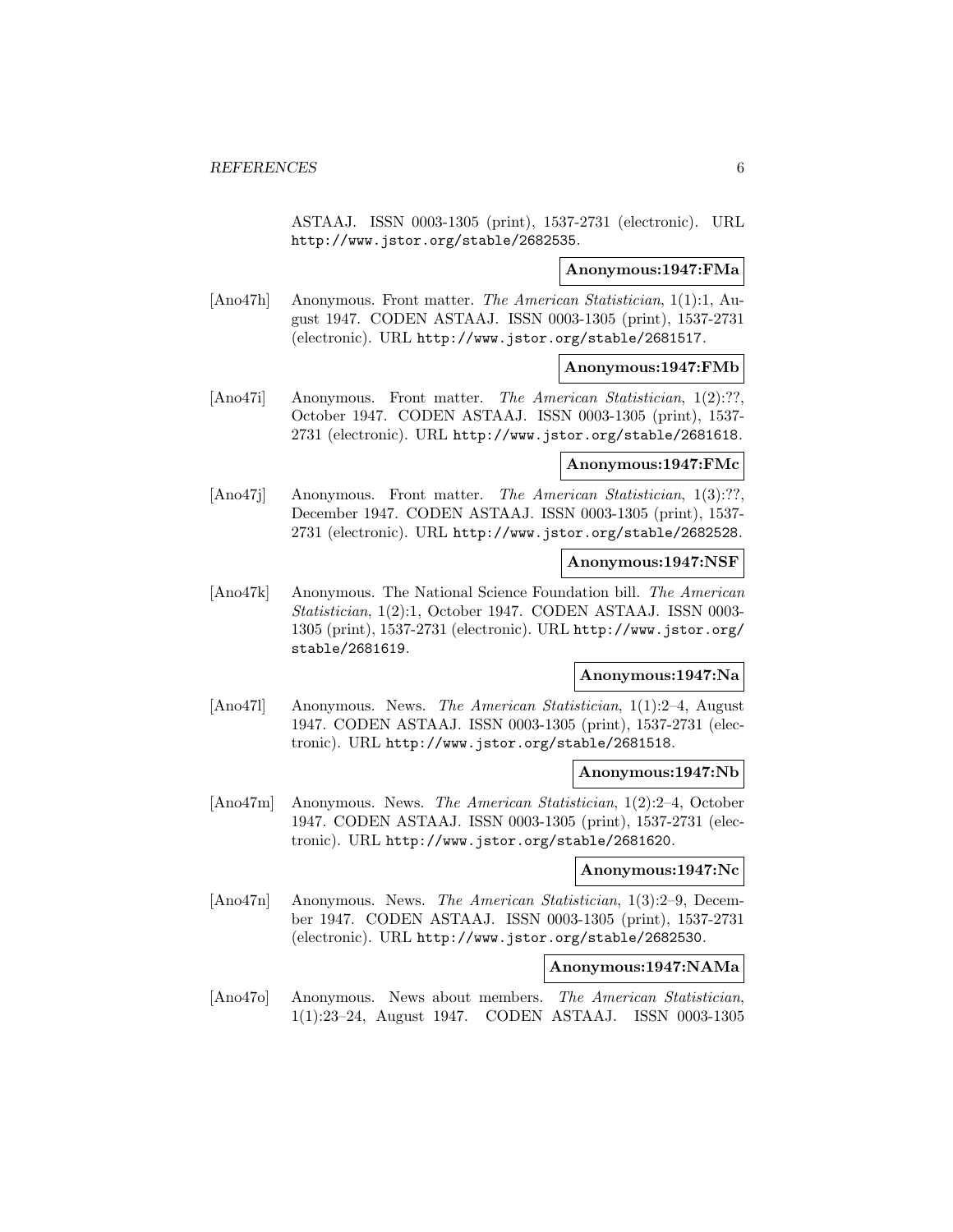(print), 1537-2731 (electronic). URL http://www.jstor.org/ stable/2681527.

#### **Anonymous:1947:NAMb**

[Ano47p] Anonymous. News about members. The American Statistician, 1(2):15–16, October 1947. CODEN ASTAAJ. ISSN 0003-1305 (print), 1537-2731 (electronic). URL http://www.jstor.org/ stable/2681627.

#### **Anonymous:1947:NAMc**

[Ano47q] Anonymous. News about members. The American Statistician, 1(3):20, December 1947. CODEN ASTAAJ. ISSN 0003-1305 (print), 1537-2731 (electronic). URL http://www.jstor.org/ stable/2682538.

## **Anonymous:1947:SSS**

[Ano47r] Anonymous. Specialized statistical societies. The American Statistician, 1(3):1, December 1947. CODEN ASTAAJ. ISSN 0003- 1305 (print), 1537-2731 (electronic). URL http://www.jstor.org/ stable/2682529.

#### **Anonymous:1947:TS**

[Ano47s] Anonymous. The training of statisticians. The American Statistician, 1(3):8–9, December 1947. CODEN ASTAAJ. ISSN 0003- 1305 (print), 1537-2731 (electronic). URL http://www.jstor.org/ stable/2682533.

#### **Anonymous:1948:AMAa**

[Ano48a] Anonymous. 108th Annual Meeting of the American Statistical Association. The American Statistician, 2(3):4–6, June 1948. CODEN ASTAAJ. ISSN 0003-1305 (print), 1537-2731 (electronic). URL http://www.jstor.org/stable/2682081.

#### **Anonymous:1948:AMAb**

[Ano48b] Anonymous. 108th Annual Meeting of the American Statistical Association. The American Statistician, 2(5):20–28, October 1948. CODEN ASTAAJ. ISSN 0003-1305 (print), 1537-2731 (electronic). URL http://www.jstor.org/stable/2681649.

#### **Anonymous:1948:CNa**

[Ano48c] Anonymous. Chapter notes. The American Statistician, 2(2):25–26, April 1948. CODEN ASTAAJ. ISSN 0003-1305 (print), 1537-2731 (electronic). URL http://www.jstor.org/stable/2682236.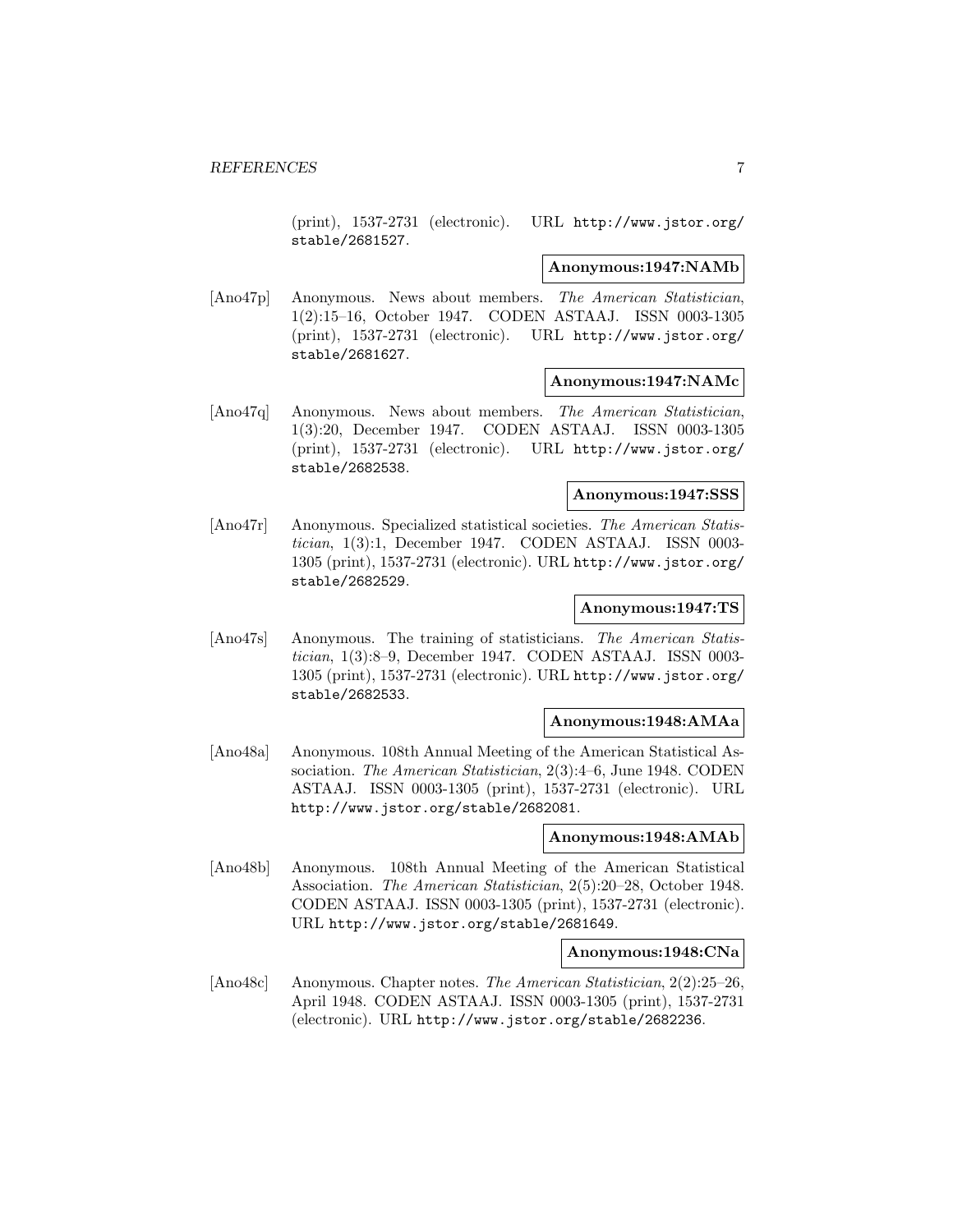#### **Anonymous:1948:CNb**

[Ano48d] Anonymous. Chapter notes. The American Statistician, 2(3):26, June 1948. CODEN ASTAAJ. ISSN 0003-1305 (print), 1537-2731 (electronic). URL http://www.jstor.org/stable/2682090.

#### **Anonymous:1948:CNc**

[Ano48e] Anonymous. Chapter notes. The American Statistician, 2(4):26, August 1948. CODEN ASTAAJ. ISSN 0003-1305 (print), 1537- 2731 (electronic). URL http://www.jstor.org/stable/2682692.

### **Anonymous:1948:CNd**

[Ano48f] Anonymous. Chapter notes. The American Statistician, 2(5):34, October 1948. CODEN ASTAAJ. ISSN 0003-1305 (print), 1537- 2731 (electronic). URL http://www.jstor.org/stable/2681653.

## **Anonymous:1948:CNe**

[Ano48g] Anonymous. Chapter notes. The American Statistician, 2(6):22, December 1948. CODEN ASTAAJ. ISSN 0003-1305 (print), 1537- 2731 (electronic). URL http://www.jstor.org/stable/2681562.

## **Anonymous:1948:CAR**

[Ano48h] Anonymous. Committees and association representatives for 1948. The American Statistician, 2(3):21, June 1948. CODEN ASTAAJ. ISSN 0003-1305 (print), 1537-2731 (electronic). URL http://www. jstor.org/stable/2682086.

#### **Anonymous:1948:DPS**

[Ano48i] Anonymous. Does the Presidency shorten life? The American Statistician, 2(2):14–15, April 1948. CODEN ASTAAJ. ISSN 0003- 1305 (print), 1537-2731 (electronic). URL http://www.jstor.org/ stable/2682230.

#### **Anonymous:1948:ESP**

[Ano48j] Anonymous. The Employment Statistics Program of the Bureau of Labor Statistics. The American Statistician, 2(2):21–22, April 1948. CODEN ASTAAJ. ISSN 0003-1305 (print), 1537-2731 (electronic). URL http://www.jstor.org/stable/2682233.

## **Anonymous:1948:FMa**

[Ano48k] Anonymous. Front matter. The American Statistician, 2(1):??, February 1948. CODEN ASTAAJ. ISSN 0003-1305 (print), 1537- 2731 (electronic). URL http://www.jstor.org/stable/2682357.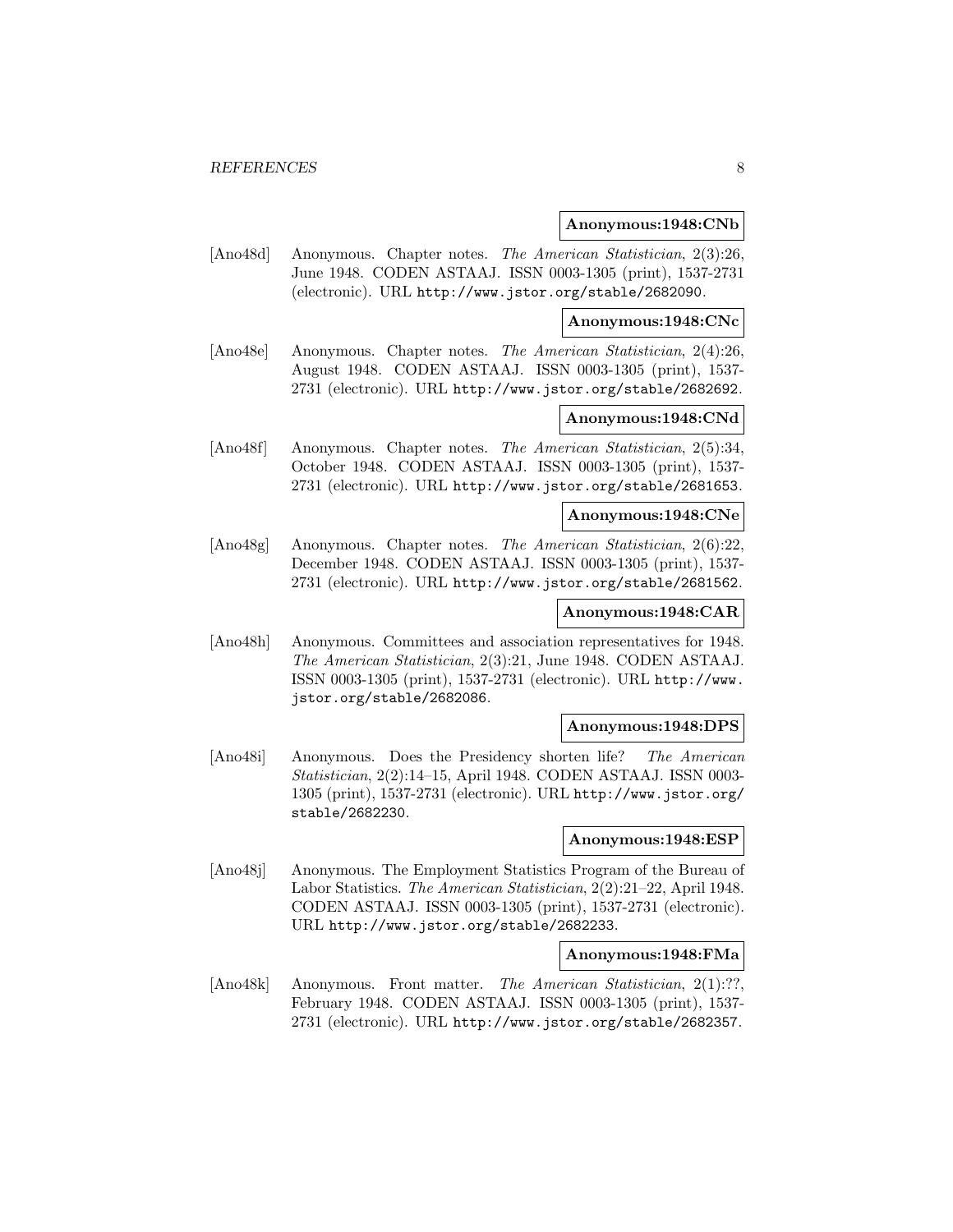#### **Anonymous:1948:FMb**

[Ano48l] Anonymous. Front matter. The American Statistician, 2(2):20, April 1948. CODEN ASTAAJ. ISSN 0003-1305 (print), 1537-2731 (electronic). URL http://www.jstor.org/stable/2682224.

**Anonymous:1948:FMc**

[Ano48m] Anonymous. Front matter. The American Statistician, 2(3):??, June 1948. CODEN ASTAAJ. ISSN 0003-1305 (print), 1537-2731 (electronic). URL http://www.jstor.org/stable/2682078.

## **Anonymous:1948:FMd**

[Ano48n] Anonymous. Front matter. The American Statistician, 2(4):??, August 1948. CODEN ASTAAJ. ISSN 0003-1305 (print), 1537- 2731 (electronic). URL http://www.jstor.org/stable/2682677.

#### **Anonymous:1948:FMe**

[Ano48o] Anonymous. Front matter. The American Statistician, 2(5):??, October 1948. CODEN ASTAAJ. ISSN 0003-1305 (print), 1537- 2731 (electronic). URL http://www.jstor.org/stable/2681641.

## **Anonymous:1948:FMf**

[Ano48p] Anonymous. Front matter. The American Statistician, 2(6):??, December 1948. CODEN ASTAAJ. ISSN 0003-1305 (print), 1537- 2731 (electronic). URL http://www.jstor.org/stable/2681551.

## **Anonymous:1948:NST**

[Ano48q] Anonymous. A new section on training in statistics. The American Statistician, 2(1):1, February 1948. CODEN ASTAAJ. ISSN 0003- 1305 (print), 1537-2731 (electronic). URL http://www.jstor.org/ stable/2682358.

#### **Anonymous:1948:Na**

[Ano48r] Anonymous. News. The American Statistician, 2(1):2–22, February 1948. CODEN ASTAAJ. ISSN 0003-1305 (print), 1537-2731 (electronic). URL http://www.jstor.org/stable/2682359.

#### **Anonymous:1948:Nb**

[Ano48s] Anonymous. News. The American Statistician, 2(2):2–5, April 1948. CODEN ASTAAJ. ISSN 0003-1305 (print), 1537-2731 (electronic). URL http://www.jstor.org/stable/2682226.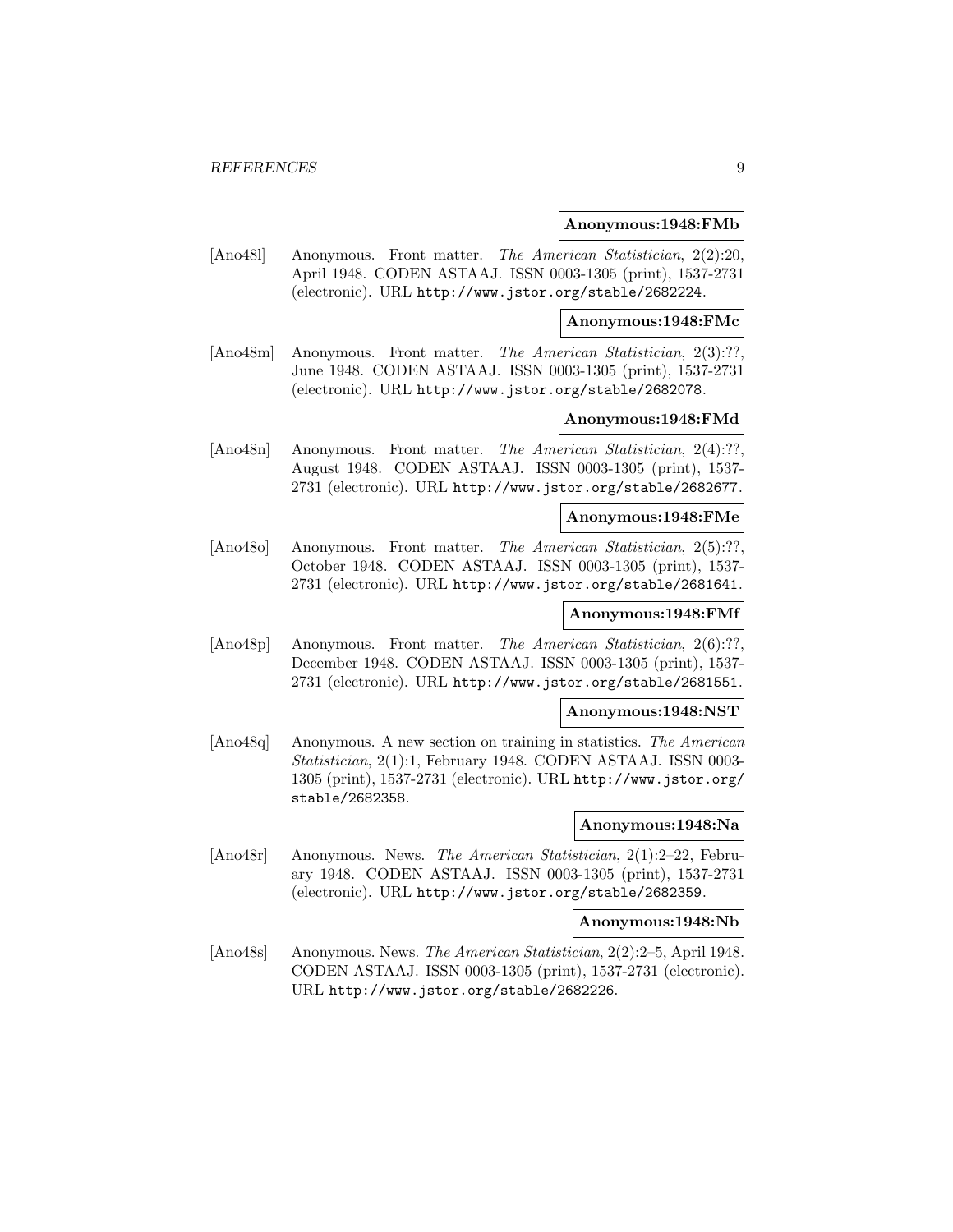#### **Anonymous:1948:Nc**

[Ano48t] Anonymous. News. The American Statistician, 2(3):2–23, June 1948. CODEN ASTAAJ. ISSN 0003-1305 (print), 1537-2731 (electronic). URL http://www.jstor.org/stable/2682080.

## **Anonymous:1948:Nd**

[Ano48u] Anonymous. News. The American Statistician, 2(4):2–4, August 1948. CODEN ASTAAJ. ISSN 0003-1305 (print), 1537-2731 (electronic). URL http://www.jstor.org/stable/2682679.

## **Anonymous:1948:Ne**

[Ano48v] Anonymous. News. The American Statistician, 2(5):2–29, October 1948. CODEN ASTAAJ. ISSN 0003-1305 (print), 1537-2731 (electronic). URL http://www.jstor.org/stable/2681643.

## **Anonymous:1948:Nf**

[Ano48w] Anonymous. News. The American Statistician, 2(6):2–5, December 1948. CODEN ASTAAJ. ISSN 0003-1305 (print), 1537-2731 (electronic). URL http://www.jstor.org/stable/2681553.

#### **Anonymous:1948:NAMa**

[Ano48x] Anonymous. News about members. The American Statistician, 2(2):24–25, April 1948. CODEN ASTAAJ. ISSN 0003- 1305 (print), 1537-2731 (electronic). URL http://www.jstor.org/ stable/2682235.

### **Anonymous:1948:NAMb**

[Ano48y] Anonymous. News about members. The American Statistician, 2 (3):25, June 1948. CODEN ASTAAJ. ISSN 0003-1305 (print), 1537- 2731 (electronic). URL http://www.jstor.org/stable/2682089.

#### **Anonymous:1948:NAMc**

[Ano48z] Anonymous. News about members. The American Statistician, 2(4):24, August 1948. CODEN ASTAAJ. ISSN 0003- 1305 (print), 1537-2731 (electronic). URL http://www.jstor.org/ stable/2682690.

#### **Anonymous:1948:NAMd**

[Ano48-27] Anonymous. News about members. The American Statistician, 2(5):33–34, October 1948. CODEN ASTAAJ. ISSN 0003-1305 (print), 1537-2731 (electronic). URL http://www.jstor.org/ stable/2681652.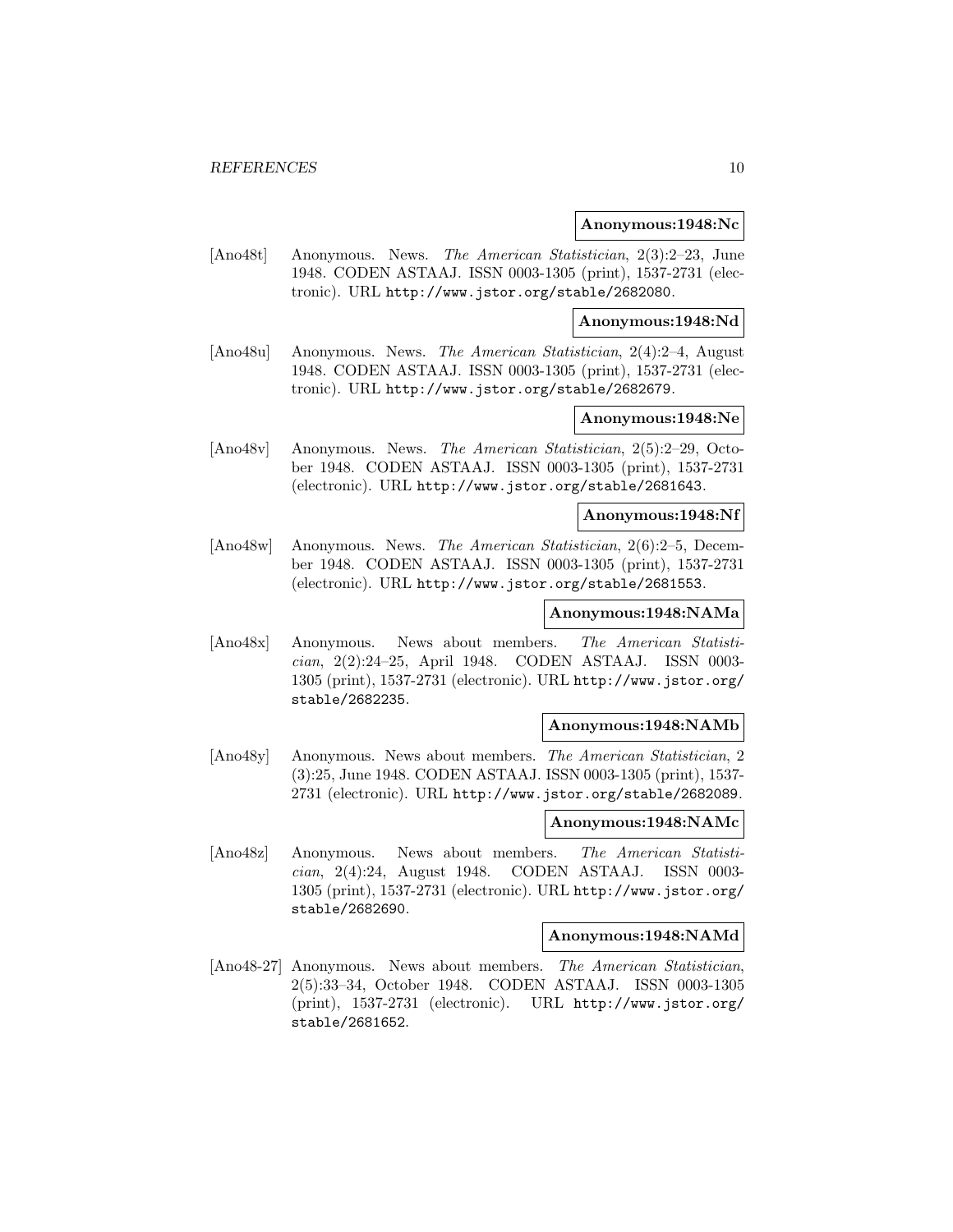#### **Anonymous:1948:NAMe**

[Ano48-28] Anonymous. News about members. The American Statistician, 2(6):20–21, December 1948. CODEN ASTAAJ. ISSN 0003-1305 (print), 1537-2731 (electronic). URL http://www.jstor.org/ stable/2681560.

#### **Anonymous:1948:OWS**

[Ano48-29] Anonymous. One world of science. The American Statistician, 2(4): 6–7, August 1948. CODEN ASTAAJ. ISSN 0003-1305 (print), 1537- 2731 (electronic). URL http://www.jstor.org/stable/2682681.

#### **Anonymous:1948:PIO**

[Ano48-30] Anonymous. Peacetime implications of operations research. The American Statistician, 2(6):1–18, December 1948. CODEN AS-TAAJ. ISSN 0003-1305 (print), 1537-2731 (electronic). URL http: //www.jstor.org/stable/2681552.

#### **Anonymous:1948:SB**

[Ano48-31] Anonymous. Statistical blackout. The American Statistician, 2(3): 1, June 1948. CODEN ASTAAJ. ISSN 0003-1305 (print), 1537-2731 (electronic). URL http://www.jstor.org/stable/2682079.

## **Anonymous:1948:SPF**

[Ano48-32] Anonymous. Statistical positions in the Federal Service. The American Statistician, 2(2):1–13, April 1948. CODEN ASTAAJ. ISSN 0003-1305 (print), 1537-2731 (electronic). URL http://www. jstor.org/stable/2682225.

#### **Anonymous:1948:SEA**

[Ano48-33] Anonymous. The statistician and everyday affairs. The American Statistician, 2(5):1, October 1948. CODEN ASTAAJ. ISSN 0003- 1305 (print), 1537-2731 (electronic). URL http://www.jstor.org/ stable/2681642.

#### **Anonymous:1948:SPS**

[Ano48-34] Anonymous. Statistics, the physical sciences and engineering. The American Statistician, 2(4):1, August 1948. CODEN ASTAAJ. ISSN 0003-1305 (print), 1537-2731 (electronic). URL http://www. jstor.org/stable/2682678.

### **Anonymous:1948:UNSa**

[Ano48-35] Anonymous. United nations statistical news. The American Statistician, 2(4):5–6, August 1948. CODEN ASTAAJ. ISSN 0003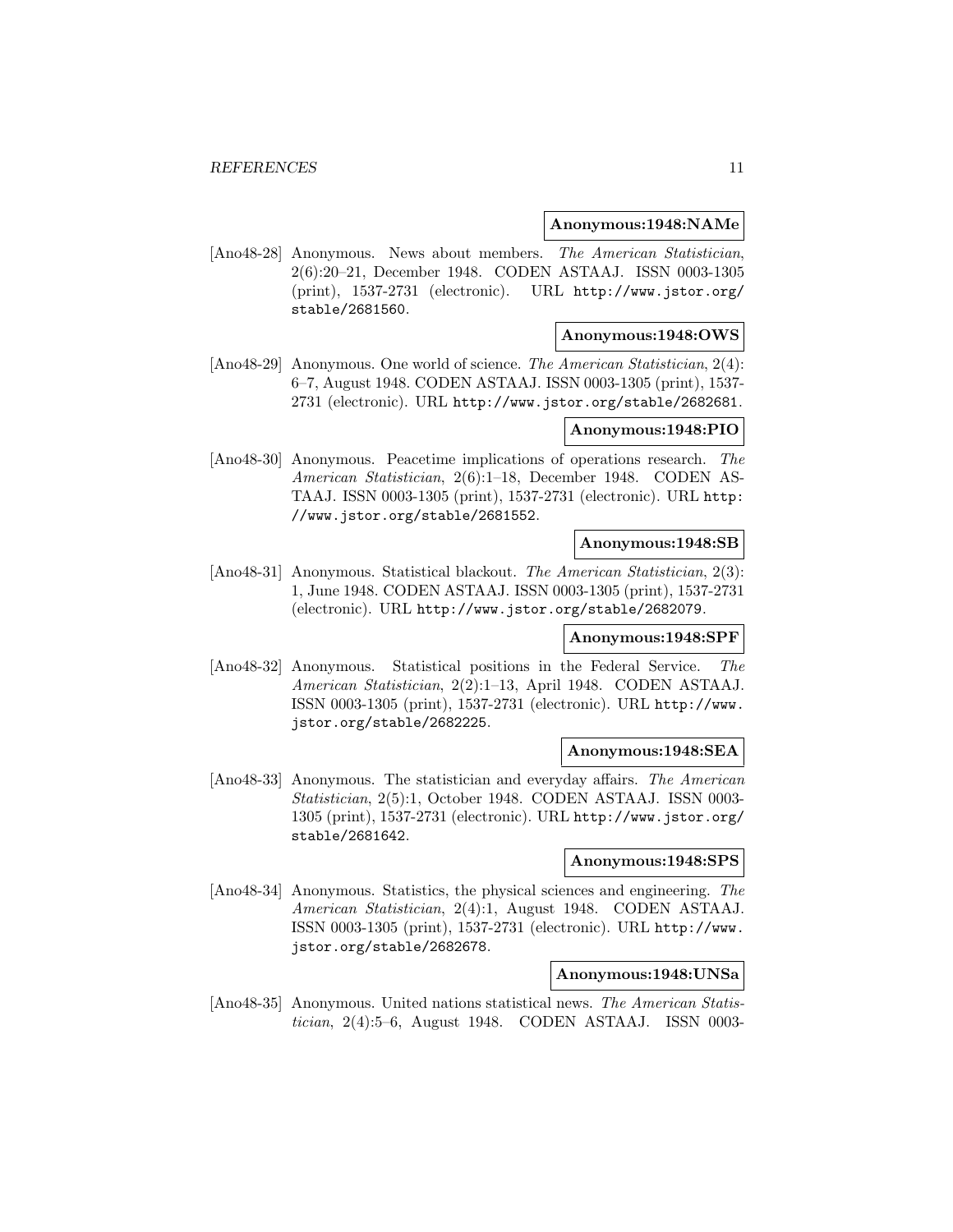1305 (print), 1537-2731 (electronic). URL http://www.jstor.org/ stable/2682680.

#### **Anonymous:1948:UNSb**

[Ano48-36] Anonymous. United Nations Sub-Commission on Statistical Sampling. The American Statistician, 2(4):10–19, August 1948. CO-DEN ASTAAJ. ISSN 0003-1305 (print), 1537-2731 (electronic). URL http://www.jstor.org/stable/2682683.

#### **Anonymous:1949:AMA**

[Ano49a] Anonymous. 109th Annual Meeting of the American Statistical Association. The American Statistician, 3(4):4–9, October 1949. CODEN ASTAAJ. ISSN 0003-1305 (print), 1537-2731 (electronic). URL http://www.jstor.org/stable/2681355.

#### **Anonymous:1949:CNa**

[Ano49b] Anonymous. Chapter notes. The American Statistician, 3(1):26, February 1949. CODEN ASTAAJ. ISSN 0003-1305 (print), 1537- 2731 (electronic). URL http://www.jstor.org/stable/2681397.

### **Anonymous:1949:CNb**

[Ano49c] Anonymous. Chapter notes. The American Statistician, 3(2):21–22, April/May 1949. CODEN ASTAAJ. ISSN 0003-1305 (print), 1537- 2731 (electronic). URL http://www.jstor.org/stable/2682743.

## **Anonymous:1949:CNc**

[Ano49d] Anonymous. Chapter notes. The American Statistician, 3(3):14, June/July 1949. CODEN ASTAAJ. ISSN 0003-1305 (print), 1537- 2731 (electronic). URL http://www.jstor.org/stable/2682142.

#### **Anonymous:1949:CNd**

[Ano49e] Anonymous. Chapter notes. The American Statistician, 3(5):13–14, December 1949. CODEN ASTAAJ. ISSN 0003-1305 (print), 1537- 2731 (electronic). URL http://www.jstor.org/stable/2682411.

#### **Anonymous:1949:CC**

[Ano49f] Anonymous. The committee on committees. The American Statistician, 3(2):1, April/May 1949. CODEN ASTAAJ. ISSN 0003- 1305 (print), 1537-2731 (electronic). URL http://www.jstor.org/ stable/2682734.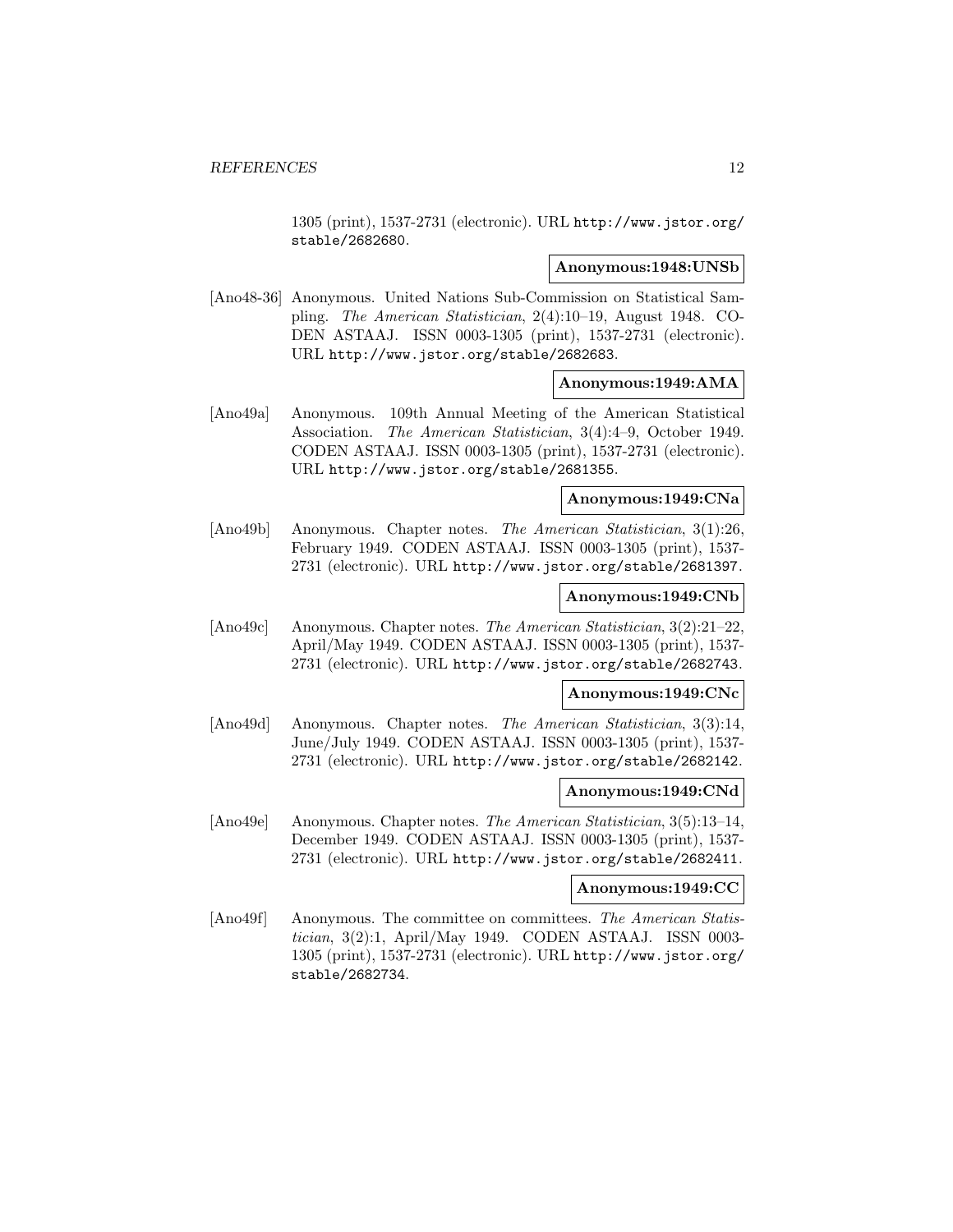#### **Anonymous:1949:CAR**

[Ano49g] Anonymous. Committees and Association representatives for 1949. The American Statistician, 3(2):17, April/May 1949. CODEN AS-TAAJ. ISSN 0003-1305 (print), 1537-2731 (electronic). URL http: //www.jstor.org/stable/2682740.

## **Anonymous:1949:CMA**

[Ano49h] Anonymous. Correction: Moving averages. The American Statistician, 3(5):4, December 1949. CODEN ASTAAJ. ISSN 0003- 1305 (print), 1537-2731 (electronic). URL http://www.jstor.org/ stable/2682406.

### **Anonymous:1949:EAC**

[Ano49i] Anonymous. Expanding activities of the Chicago Chapter of the ASA. The American Statistician, 3(4):13–14, October 1949. CO-DEN ASTAAJ. ISSN 0003-1305 (print), 1537-2731 (electronic). URL http://www.jstor.org/stable/2681358.

#### **Anonymous:1949:FRC**

[Ano49]] Anonymous. First report of the Committee on Committees. The American Statistician, 3(5):1–9, December 1949. CODEN ASTAAJ. ISSN 0003-1305 (print), 1537-2731 (electronic). URL http://www. jstor.org/stable/2682404.

## **Anonymous:1949:FMa**

[Ano49k] Anonymous. Front matter. The American Statistician, 3(1):??, February 1949. CODEN ASTAAJ. ISSN 0003-1305 (print), 1537- 2731 (electronic). URL http://www.jstor.org/stable/2681387.

## **Anonymous:1949:FMb**

[Ano491] Anonymous. Front matter. The American Statistician, 3(2):??, April/May 1949. CODEN ASTAAJ. ISSN 0003-1305 (print), 1537- 2731 (electronic). URL http://www.jstor.org/stable/2682733.

#### **Anonymous:1949:FMc**

[Ano49m] Anonymous. Front matter. The American Statistician, 3(3):??. June/July 1949. CODEN ASTAAJ. ISSN 0003-1305 (print), 1537- 2731 (electronic). URL http://www.jstor.org/stable/2682135.

### **Anonymous:1949:FMd**

[Ano49n] Anonymous. Front matter. The American Statistician, 3(4):??, October 1949. CODEN ASTAAJ. ISSN 0003-1305 (print), 1537- 2731 (electronic). URL http://www.jstor.org/stable/2681352.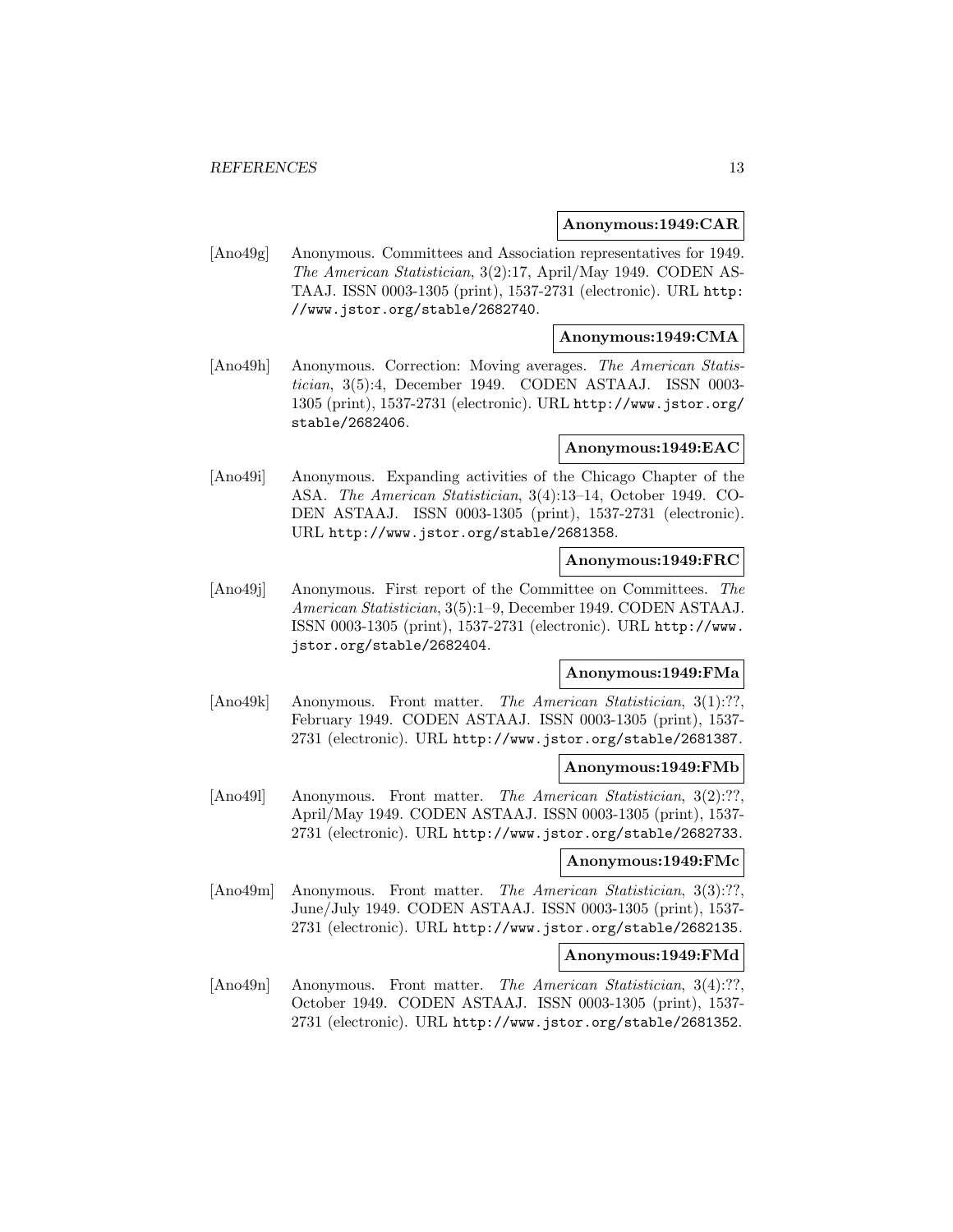#### **Anonymous:1949:FMe**

[Ano49o] Anonymous. Front matter. The American Statistician, 3(5):??, December 1949. CODEN ASTAAJ. ISSN 0003-1305 (print), 1537- 2731 (electronic). URL http://www.jstor.org/stable/2682403.

#### **Anonymous:1949:HAB**

[Ano49p] Anonymous. Highlights of the Annual Business Meeting. The American Statistician, 3(1):1, February 1949. CODEN ASTAAJ. ISSN 0003-1305 (print), 1537-2731 (electronic). URL http://www. jstor.org/stable/2681388.

#### **Anonymous:1949:Na**

[Ano49q] Anonymous. News. The American Statistician, 3(1):2–21, February 1949. CODEN ASTAAJ. ISSN 0003-1305 (print), 1537-2731 (electronic). URL http://www.jstor.org/stable/2681389.

## **Anonymous:1949:Nb**

[Ano49r] Anonymous. News. The American Statistician, 3(2):2–20, April/ May 1949. CODEN ASTAAJ. ISSN 0003-1305 (print), 1537-2731 (electronic). URL http://www.jstor.org/stable/2682735.

#### **Anonymous:1949:Nc**

[Ano49s] Anonymous. News. The American Statistician, 3(3):2–5, June/ July 1949. CODEN ASTAAJ. ISSN 0003-1305 (print), 1537-2731 (electronic). URL http://www.jstor.org/stable/2682137.

#### **Anonymous:1949:Nd**

[Ano49t] Anonymous. News. The American Statistician, 3(4):2–11, October 1949. CODEN ASTAAJ. ISSN 0003-1305 (print), 1537-2731 (electronic). URL http://www.jstor.org/stable/2681354.

## **Anonymous:1949:Ne**

[Ano49u] Anonymous. News. The American Statistician, 3(5):2–5, December 1949. CODEN ASTAAJ. ISSN 0003-1305 (print), 1537-2731 (electronic). URL http://www.jstor.org/stable/2682405.

## **Anonymous:1949:NAMa**

[Ano49v] Anonymous. News about members. The American Statistician, 3(1):25–26, February 1949. CODEN ASTAAJ. ISSN 0003-1305 (print), 1537-2731 (electronic). URL http://www.jstor.org/ stable/2681396.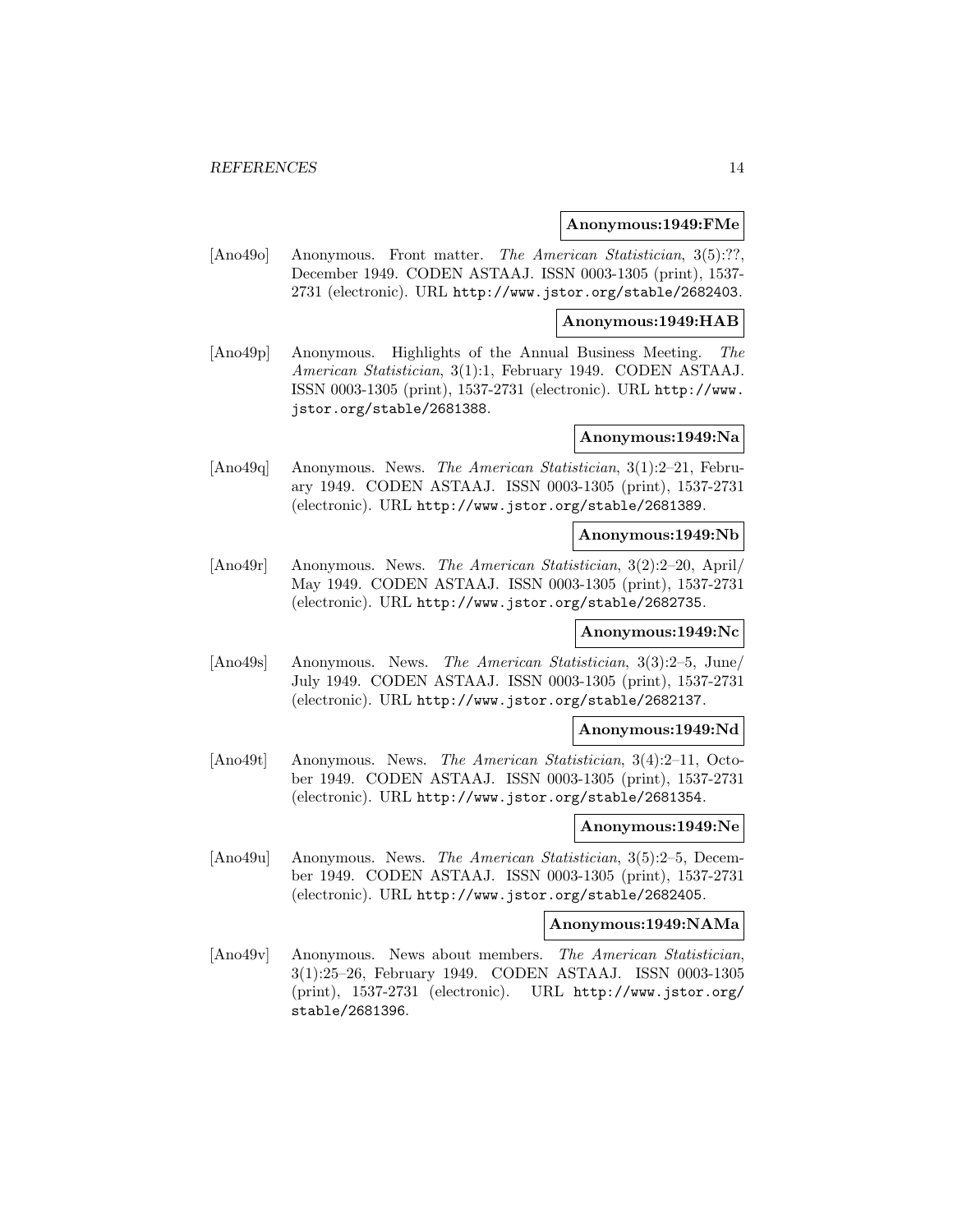#### **Anonymous:1949:NAMb**

[Ano49w] Anonymous. News about members. The American Statistician, 3(2):22, April/May 1949. CODEN ASTAAJ. ISSN 0003-1305 (print), 1537-2731 (electronic). URL http://www.jstor.org/ stable/2682744.

#### **Anonymous:1949:NAMc**

[Ano49x] Anonymous. News about members. The American Statistician, 3(5):12–13, December 1949. CODEN ASTAAJ. ISSN 0003-1305 (print), 1537-2731 (electronic). URL http://www.jstor.org/ stable/2682410.

#### **Anonymous:1949:SSR**

[Ano49y] Anonymous. Social Science Research Council Committee on Analysis of Pre-Election Polls and Forecasts. The American Statistician, 3(1):4–5, February 1949. CODEN ASTAAJ. ISSN 0003- 1305 (print), 1537-2731 (electronic). URL http://www.jstor.org/ stable/2681390.

#### **Armstrong:1949:MA**

[Arm49] Charles E. Armstrong. Moving averages. The American Statistician, 3(4):10, October 1949. CODEN ASTAAJ. ISSN 0003- 1305 (print), 1537-2731 (electronic). URL http://www.jstor.org/ stable/2681356.

#### **Blanch:1949:LP**

[Bla49] Ernest Blanch. Lotteries and pools. The American Statistician, 3(1):18–21, February 1949. CODEN ASTAAJ. ISSN 0003- 1305 (print), 1537-2731 (electronic). URL http://www.jstor.org/ stable/2681392.

#### **Callander:1949:LE**

[Cal49] W. F. Callander. Letter to the Editor. The American Statistician, 3(4):1, October 1949. CODEN ASTAAJ. ISSN 0003- 1305 (print), 1537-2731 (electronic). URL http://www.jstor.org/ stable/2681353.

## **Copeland:1948:ARI**

[Cop48] Morris A. Copeland. Authority and reason as instruments of coordination in the United States. The American Statistician, 2(3):7–20, June 1948. CODEN ASTAAJ. ISSN 0003-1305 (print), 1537-2731 (electronic). URL http://www.jstor.org/stable/2682082.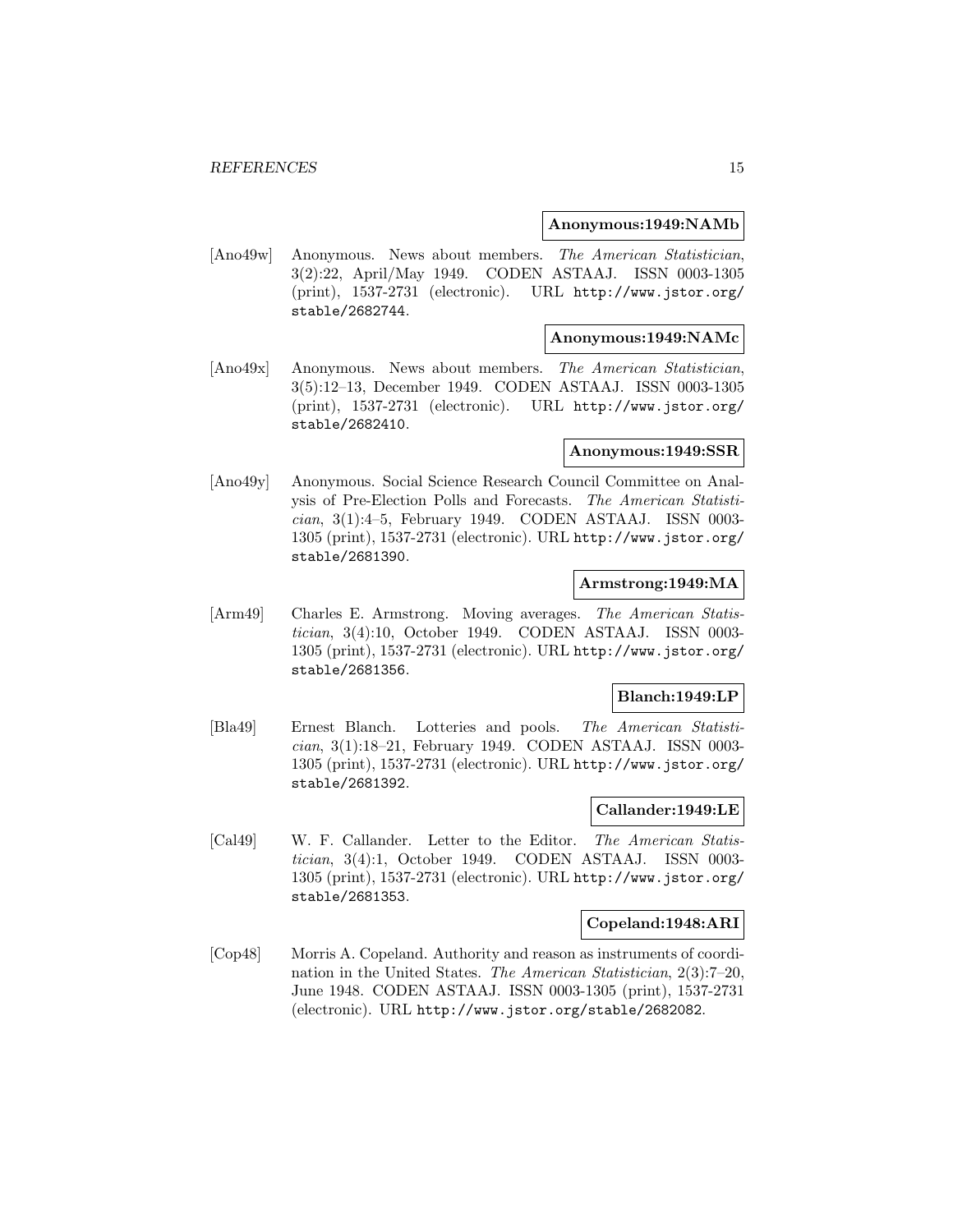#### **Dedrick:1948:CBT**

[Ded48] Calvert L. Dedrick. The Census Bureau Training Program for Foreign Statisticians. The American Statistician, 2(5):13–15, October 1948. CODEN ASTAAJ. ISSN 0003-1305 (print), 1537-2731 (electronic). URL http://www.jstor.org/stable/2681647.

## **Deming:1948:CS**

[Dem48] W. Edwards Deming. On the classification of statisticians. The American Statistician, 2(2):16–19, April 1948. CODEN ASTAAJ. ISSN 0003-1305 (print), 1537-2731 (electronic). URL http://www. jstor.org/stable/2682231.

#### **Densen:1947:SPH**

[Den47] Paul M. Densen. Statistical practices in hospitals. The American Statistician, 1(3):10–16, December 1947. CODEN ASTAAJ. ISSN 0003-1305 (print), 1537-2731 (electronic). URL http://www. jstor.org/stable/2682534.

## **Department:1948:EAP**

[DN48] East African Statistical Department and Nairobi. East African Population Census 1948: Some problems of planning. The American Statistician, 2(4):17–18, August 1948. CODEN ASTAAJ. ISSN 0003-1305 (print), 1537-2731 (electronic). URL http://www. jstor.org/stable/2682686.

#### **Dodson:1948:SPI**

[Dod48] Joseph C. Dodson. The statistical program of Iowa State College. The American Statistician, 2(3):13–14, June 1948. CODEN AS-TAAJ. ISSN 0003-1305 (print), 1537-2731 (electronic). URL http: //www.jstor.org/stable/2682084.

## **Eckler:1948:PCP**

[Eck48] A. Ross Eckler. Planning for the 1950 censuses of population and agriculture. The American Statistician, 2(1):6–10, February 1948. CODEN ASTAAJ. ISSN 0003-1305 (print), 1537-2731 (electronic). URL http://www.jstor.org/stable/2682360.

#### **Eisenhart:1948:RSC**

[Eis48] Churchill Eisenhart. The role of a statistical consultant in a research organization. The American Statistician, 2(2):6–7, April 1948. CO-DEN ASTAAJ. ISSN 0003-1305 (print), 1537-2731 (electronic). URL http://www.jstor.org/stable/2682227.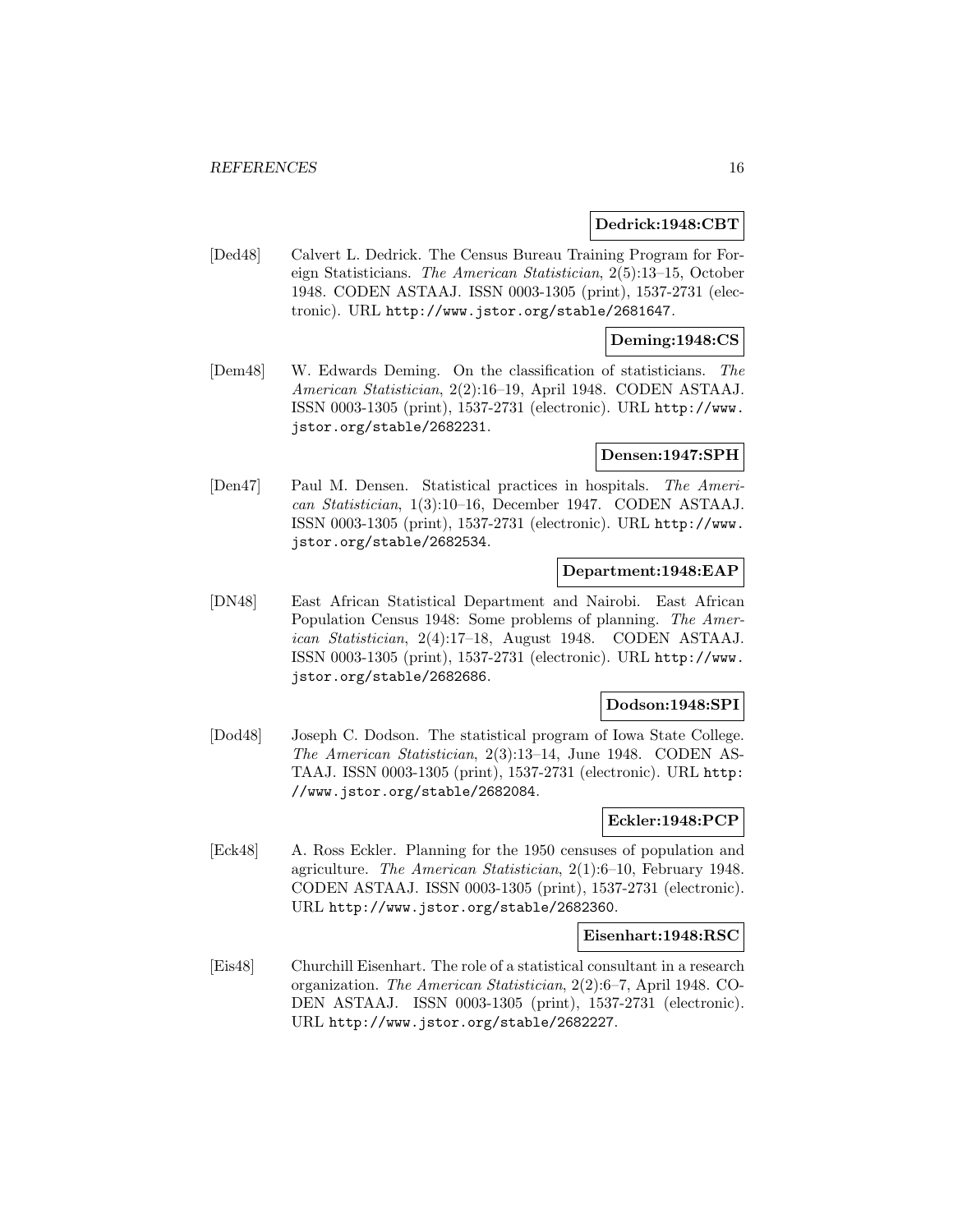#### **Ekebald:1949:SSE**

[Eke49] Frederick A. Ekebald. Should scales extend to zero? A case for the affirmative. The American Statistician, 3(1):24–25, February 1949. CODEN ASTAAJ. ISSN 0003-1305 (print), 1537-2731 (electronic). URL http://www.jstor.org/stable/2681395.

## **Epstein:1947:SAH**

[Eps47] Albert Epstein. Statistical analysis with hand punched and sorted cards. The American Statistician, 1(2):6–7, October 1947. CODEN ASTAAJ. ISSN 0003-1305 (print), 1537-2731 (electronic). URL http://www.jstor.org/stable/2681622.

#### **Givens:1949:NFS**

[Giv49] Meredith B. Givens. Notes on federal–state relations in statistics. With illustrative reference to employment, unemployment and the labor market. The American Statistician, 3(5):6–9, December 1949. CODEN ASTAAJ. ISSN 0003-1305 (print), 1537-2731 (electronic). URL http://www.jstor.org/stable/2682407.

## **Guye:1948:PAP**

[Guy48] Roberto Guye. A program of action for promoting statistical education in the Western Hemisphere. The American Statistician, 2(2): 10–13, April 1948. CODEN ASTAAJ. ISSN 0003-1305 (print), 1537- 2731 (electronic). URL http://www.jstor.org/stable/2682229.

#### **Haemer:1947:HLP**

[Hae47a] Kenneth W. Haemer. Hold that line. A plea for the preservation of chart scale rulings. The American Statistician, 1(1):25, August 1947. CODEN ASTAAJ. ISSN 0003-1305 (print), 1537-2731 (electronic). URL http://www.jstor.org/stable/2681528.

## **Haemer:1947:PP**

[Hae47b] Kenneth W. Haemer. The perils of perspective. The American Statistician, 1(3):19, December 1947. CODEN ASTAAJ. ISSN 0003-1305 (print), 1537-2731 (electronic). URL http://www. jstor.org/stable/2682537.

#### **Haemer:1948:DSD**

[Hae48a] Kenneth W. Haemer. Double scales are dangerous. The American Statistician, 2(3):24, June 1948. CODEN ASTAAJ. ISSN 0003- 1305 (print), 1537-2731 (electronic). URL http://www.jstor.org/ stable/2682088.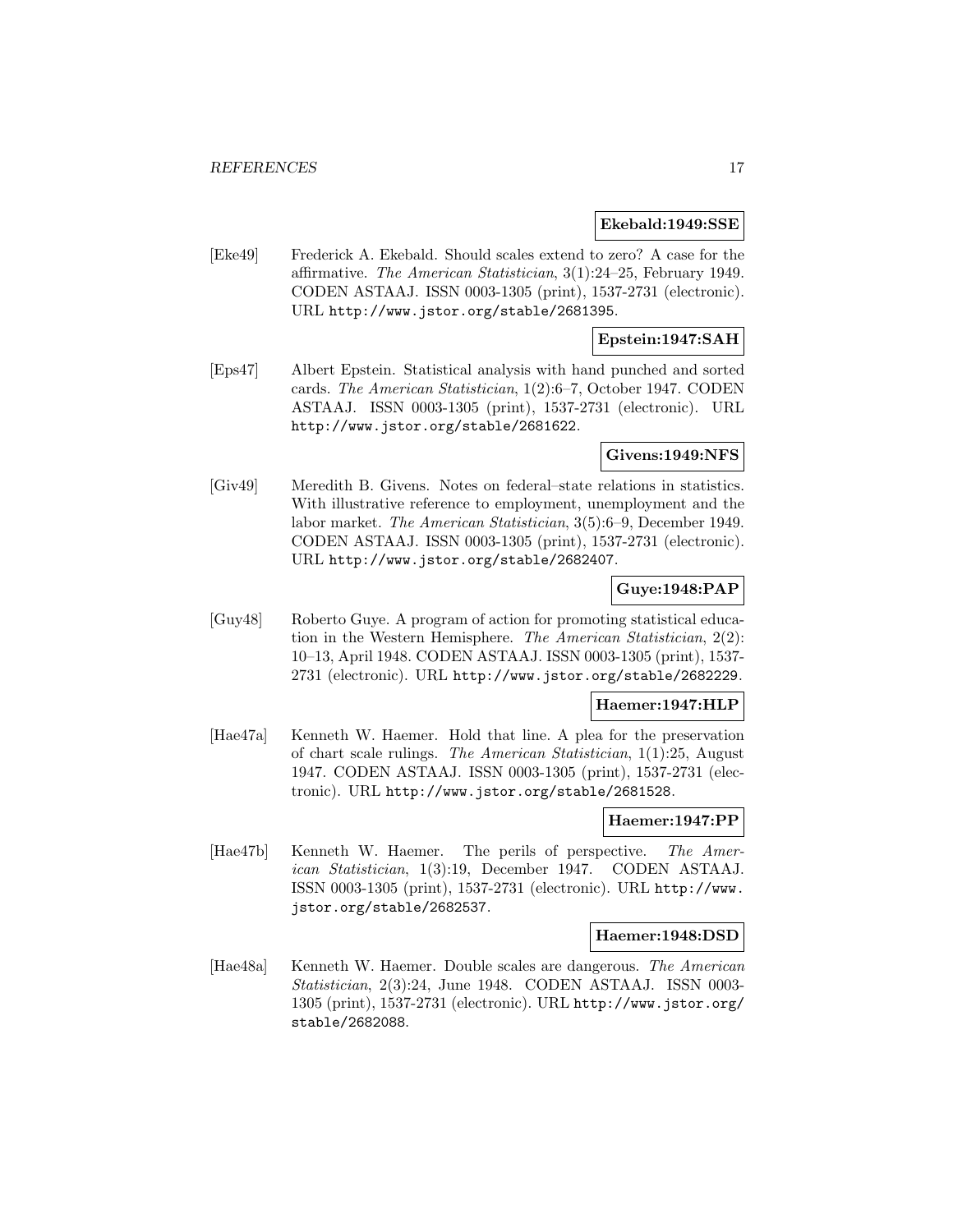#### **Haemer:1948:RBC**

[Hae48b] Kenneth W. Haemer. Range-bar charts. The American Statistician, 2(2):23, April 1948. CODEN ASTAAJ. ISSN 0003-1305 (print), 1537-2731 (electronic). URL http://www.jstor.org/ stable/2682234.

## **Haemer:1949:ABM**

[Hae49a] Kenneth W. Haemer. Area bias in map presentation. The American Statistician, 3(2):19, April/May 1949. CODEN ASTAAJ. ISSN 0003-1305 (print), 1537-2731 (electronic). URL http://www. jstor.org/stable/2682742.

#### **Haemer:1949:SSC**

[Hae49b] Kenneth W. Haemer. The supplementary-scale chart. Two charts for the price of one. The American Statistician, 3(3):11, June/ July 1949. CODEN ASTAAJ. ISSN 0003-1305 (print), 1537-2731 (electronic). URL http://www.jstor.org/stable/2682140.

## **Harriman:1947:WIS**

[Har47] W. Averell Harriman. A welcome to the International Statistical Conferences. The American Statistician, 1(1):4–5, August 1947. CODEN ASTAAJ. ISSN 0003-1305 (print), 1537-2731 (electronic). URL http://www.jstor.org/stable/2681519.

### **Hattery:1947:PPP**

[Hat47] Lowell H. Hattery. Personnel placement by professional societies. The American Statistician, 1(2):10–13, October 1947. CODEN AS-TAAJ. ISSN 0003-1305 (print), 1537-2731 (electronic). URL http: //www.jstor.org/stable/2681624.

## **Hayes:1948:ICD**

[Hay48] Samuel P. Hayes, Jr. Industrial classification by Dun and Bradstreet. The American Statistician, 2(4):8–19, August 1948. CODEN ASTAAJ. ISSN 0003-1305 (print), 1537-2731 (electronic). URL http://www.jstor.org/stable/2682682.

#### **Hegarty:1948:HUS**

[Heg48] Edward J. Hegarty. How to use a set of display charts. The American Statistician, 2(5):32, October 1948. CODEN ASTAAJ. ISSN 0003-1305 (print), 1537-2731 (electronic). URL http://www. jstor.org/stable/2681651.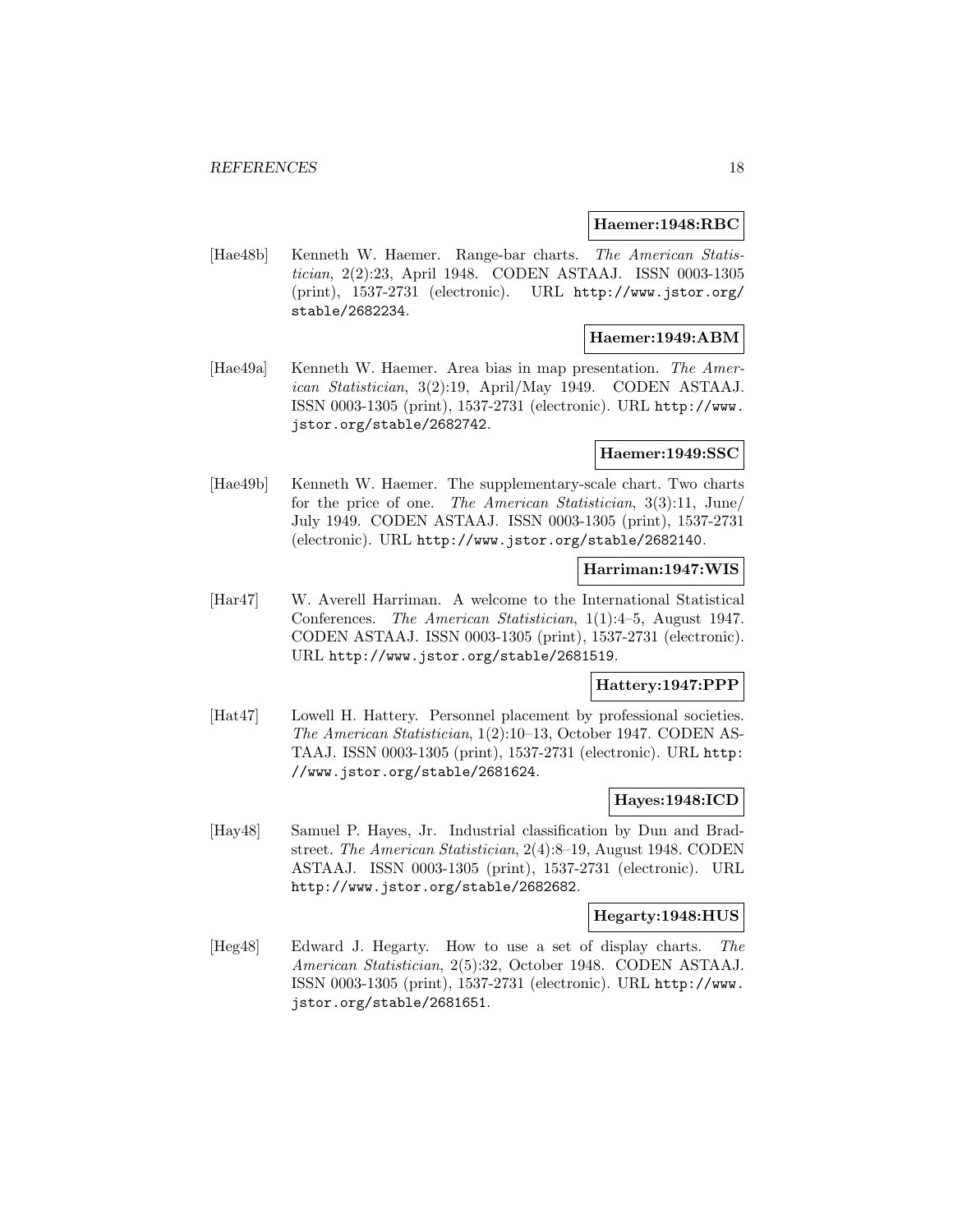## **Hitt:1948:TFC**

[Hit48] Homer L. Hitt. Three-factor cartographic representation. The American Statistician, 2(1):21–22, February 1948. CODEN AS-TAAJ. ISSN 0003-1305 (print), 1537-2731 (electronic). URL http: //www.jstor.org/stable/2682365.

## **Howell:1948:SCA**

[HJ48] J. M. Howell and Lee Johnson. Statistical control of accidents. The American Statistician, 2(1):16–19, February 1948. CODEN ASTAAJ. ISSN 0003-1305 (print), 1537-2731 (electronic). URL http://www.jstor.org/stable/2682363.

## **Hoadley:1947:CN**

[Hoa47] Walter E. Hoadley, Jr. Chapter notes. The American Statistician, 1(1):20–22, August 1947. CODEN ASTAAJ. ISSN 0003- 1305 (print), 1537-2731 (electronic). URL http://www.jstor.org/ stable/2681525.

### **Horvath:1948:ORS**

[Hor48] William J. Horvath. Operations research — a scientific basis for executive decisions. The American Statistician, 2(5):6–19, October 1948. CODEN ASTAAJ. ISSN 0003-1305 (print), 1537-2731 (electronic). URL http://www.jstor.org/stable/2681644.

#### **Jahnel:1948:WUP**

[Jah48] Frederick Jahnel. When to use pictorial symbols. The American Statistician, 2(4):25, August 1948. CODEN ASTAAJ. ISSN 0003- 1305 (print), 1537-2731 (electronic). URL http://www.jstor.org/ stable/2682691.

#### **Jensen:1948:GSU**

[Jen48] Vera Jensen. Graduate school, U.S. Department of Agriculture, sponsors internships in sampling. The American Statistician, 2 (4):20–21, August 1948. CODEN ASTAAJ. ISSN 0003-1305 (print), 1537-2731 (electronic). URL http://www.jstor.org/ stable/2682687.

## **Kelley:1949:SCA**

[Kel49] Truman Lee Kelley. Suiting the chart to the audience. Common graphic devices classified according to ease of reading. The American Statistician, 3(5):11, December 1949. CODEN ASTAAJ. ISSN 0003-1305 (print), 1537-2731 (electronic). URL http://www. jstor.org/stable/2682409.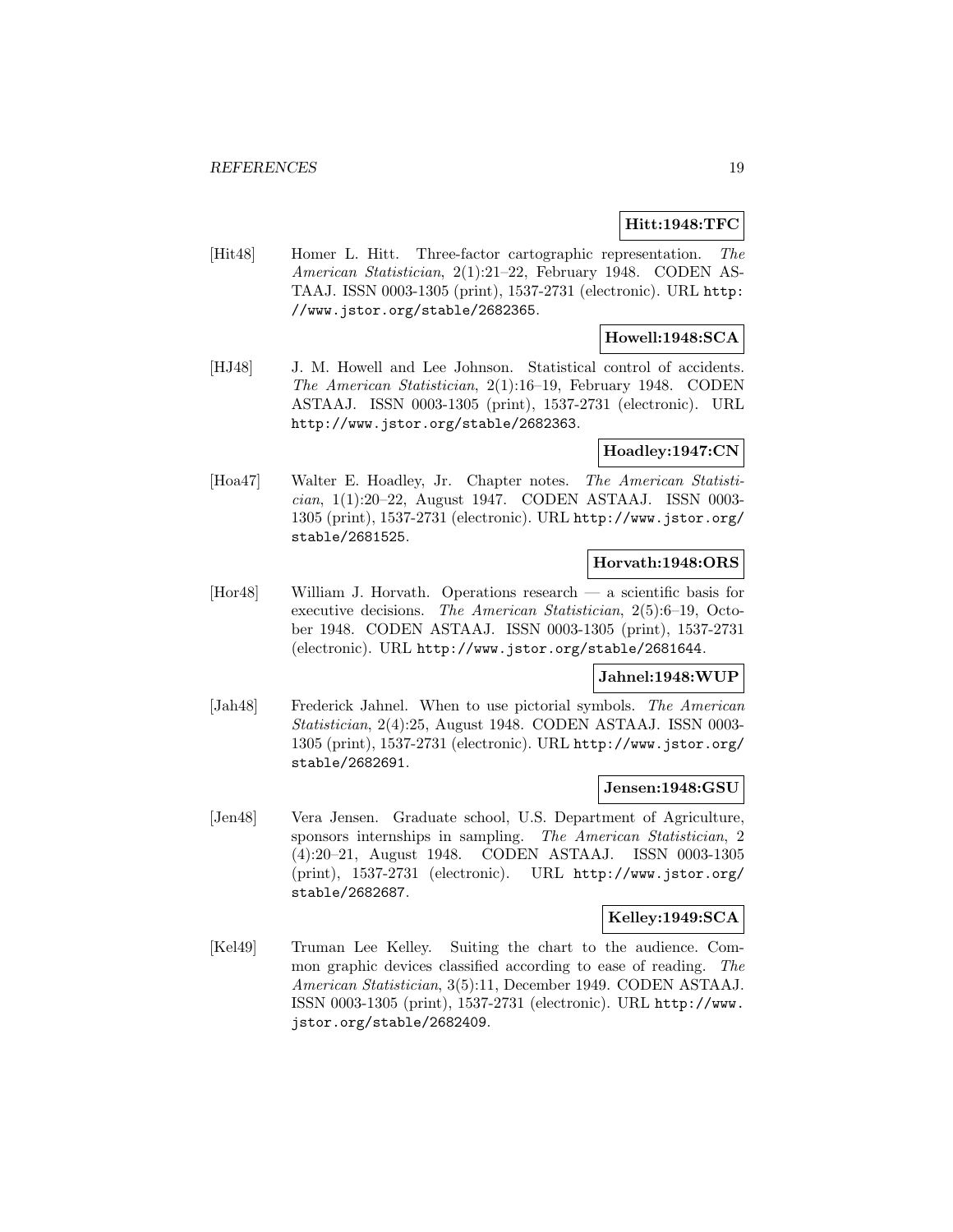## **Kendall:1948:WDL**

[Ken48a] M. G. Kendall. Who discovered the Latin square? The American Statistician, 2(4):13, August 1948. CODEN ASTAAJ. ISSN 0003- 1305 (print), 1537-2731 (electronic). URL http://www.jstor.org/ stable/2682684.

## **Kendall:1948:ERS**

[Ken48b] Maurice G. Kendall. The examination of the Royal Statistical Society. The American Statistician, 2(2):8–15, April 1948. CODEN ASTAAJ. ISSN 0003-1305 (print), 1537-2731 (electronic). URL http://www.jstor.org/stable/2682228.

## **Kyd:1948:DBS**

[Kyd48] James Gray Kyd. Doomsday Book for Scotland. The American Statistician, 2(5):9–15, October 1948. CODEN ASTAAJ. ISSN 0003-1305 (print), 1537-2731 (electronic). URL http://www. jstor.org/stable/2681645.

## **Leavens:1949:OMS**

[Lea49] Dickson H. Leavens. Overlapping membership of societies. The American Statistician, 3(3):4–5, June/July 1949. CODEN AS-TAAJ. ISSN 0003-1305 (print), 1537-2731 (electronic). URL http: //www.jstor.org/stable/2682138.

## **Lehman:1948:SGE**

[Leh48] John W. Lehman. Statistical gaps and economic indicators. The American Statistician, 2(5):10–12, October 1948. CODEN AS-TAAJ. ISSN 0003-1305 (print), 1537-2731 (electronic). URL http: //www.jstor.org/stable/2681646.

### **Lieu:1948:CSC**

[Lie48] D. K. Lieu. Collecting statistics in china. The American Statistician, 2(6):12–13, December 1948. CODEN ASTAAJ. ISSN 0003- 1305 (print), 1537-2731 (electronic). URL http://www.jstor.org/ stable/2681556.

### **Linnenberg:1949:DFSa**

[Lin49a] Clem C. Linnenberg, Jr. The development of Federal Statistical Coordination, 1908–1949. The American Statistician, 3(2):6–11, April/May 1949. CODEN ASTAAJ. ISSN 0003-1305 (print), 1537- 2731 (electronic). URL http://www.jstor.org/stable/2682737.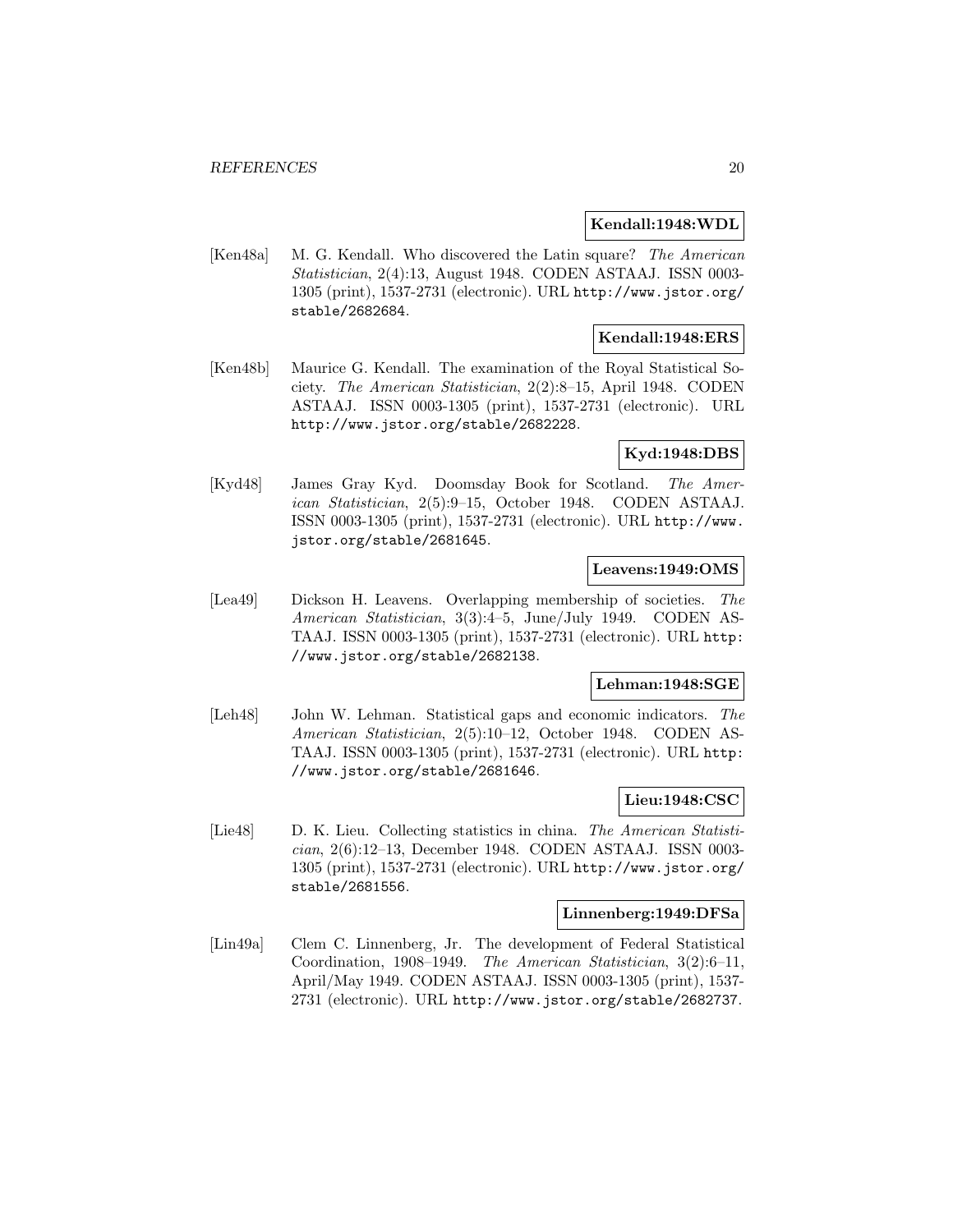#### **Linnenberg:1949:DFSb**

[Lin49b] Clem C. Linnenberg, Jr. The development of Federal Statistical Coordination, 1908–1949. The American Statistician, 3(3):6–10, June/July 1949. CODEN ASTAAJ. ISSN 0003-1305 (print), 1537- 2731 (electronic). URL http://www.jstor.org/stable/2682139.

## **Mosteller:1948:QAf**

[MA48] Frederick Mosteller and R. L. Anderson. Questions and answers. The American Statistician, 2(6):16–17, December 1948. CODEN ASTAAJ. ISSN 0003-1305 (print), 1537-2731 (electronic). URL http://www.jstor.org/stable/2681558.

## **Mosteller:1948:QAc**

[MBM<sup>+</sup>48] Frederick Mosteller, G. W. Brown, A. M. Mood, Esdras Minville, Leo A. Aroian, and C. Horace Hamilton. Questions and answers. The American Statistician, 2(3):22–23, June 1948. CODEN AS-TAAJ. ISSN 0003-1305 (print), 1537-2731 (electronic). URL http: //www.jstor.org/stable/2682087.

#### **Mosteller:1949:QAb**

[ME49] Frederick Mosteller and Lillian Epstein. Questions and answers. The American Statistician, 3(2):18, April/May 1949. CODEN ASTAAJ. ISSN 0003-1305 (print), 1537-2731 (electronic). URL http://www. jstor.org/stable/2682741.

#### **Mosteller:1947:QAb**

[MF47] Frederick Mosteller and Harold Freeman. Questions and answers. The American Statistician, 1(2):12–13, October 1947. CODEN AS-TAAJ. ISSN 0003-1305 (print), 1537-2731 (electronic). URL http: //www.jstor.org/stable/2681625.

## **Mosteller:1948:QAe**

[MF48] Frederick Mosteller and R. A. Fisher. Questions and answers: Answer to question 14 on combining independent tests of significance. The American Statistician, 2(5):30–31, October 1948. CODEN AS-TAAJ. ISSN 0003-1305 (print), 1537-2731 (electronic). URL http: //www.jstor.org/stable/2681650.

### **Mosteller:1948:QAd**

[MGG48] Frederick Mosteller, Roe Goodman, and E. J. Gumbel. Questions and answers. The American Statistician, 2(4):22–23, August 1948.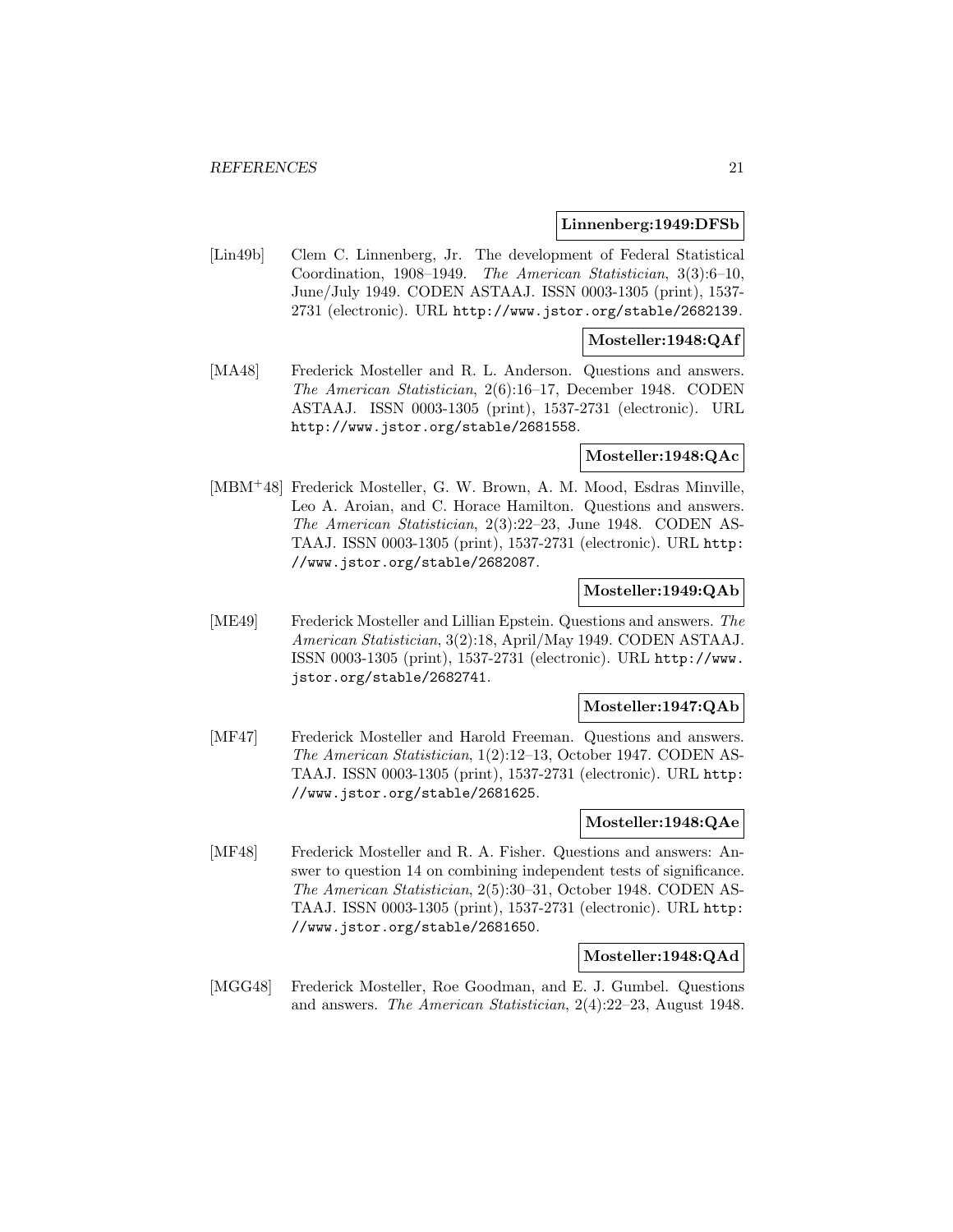CODEN ASTAAJ. ISSN 0003-1305 (print), 1537-2731 (electronic). URL http://www.jstor.org/stable/2682689.

#### **Mosteller:1948:QAb**

[MH48] Frederick Mosteller and Kenneth W. Haemer. Questions and answers. The American Statistician, 2(2):18–19, April 1948. CODEN ASTAAJ. ISSN 0003-1305 (print), 1537-2731 (electronic). URL http://www.jstor.org/stable/2682232.

#### **Mosteller:1949:QAe**

[MMH49] Frederick Mosteller, Philip J. McCarthy, and Kenneth Haemer. Questions and answers. The American Statistician, 3(5):10, December 1949. CODEN ASTAAJ. ISSN 0003-1305 (print), 1537-2731 (electronic). URL http://www.jstor.org/stable/2682408.

### **Mosteller:1947:QAa**

[Mos47] Frederick Mosteller. Questions and answers. The American Statistician, 1(1):22, August 1947. CODEN ASTAAJ. ISSN 0003- 1305 (print), 1537-2731 (electronic). URL http://www.jstor.org/ stable/2681526.

## **Mosteller:1949:QAc**

[Mos49] Frederick Mosteller. Questions and answers. The American Statistician, 3(3):12–13, June/July 1949. CODEN ASTAAJ. ISSN 0003- 1305 (print), 1537-2731 (electronic). URL http://www.jstor.org/ stable/2682141.

## **Mosteller:1949:QAd**

[MT49] Frederick Mosteller and John W. Tukey. Questions and answers. The American Statistician, 3(4):12, October 1949. CODEN AS-TAAJ. ISSN 0003-1305 (print), 1537-2731 (electronic). URL http: //www.jstor.org/stable/2681357.

## **Mosteller:1948:QAa**

[MWF48] Frederick Mosteller, Charles P. Winsor, and C. H. Fischer. Questions and answers. The American Statistician, 2(1):18–19, February 1948. CODEN ASTAAJ. ISSN 0003-1305 (print), 1537-2731 (electronic). URL http://www.jstor.org/stable/2682364.

## **Mosteller:1949:QAa**

[MWK49] Frederick Mosteller, Emmett H. Welch, and V. S. Kolesnikoff. Questions and answers. The American Statistician, 3(1):22–23, February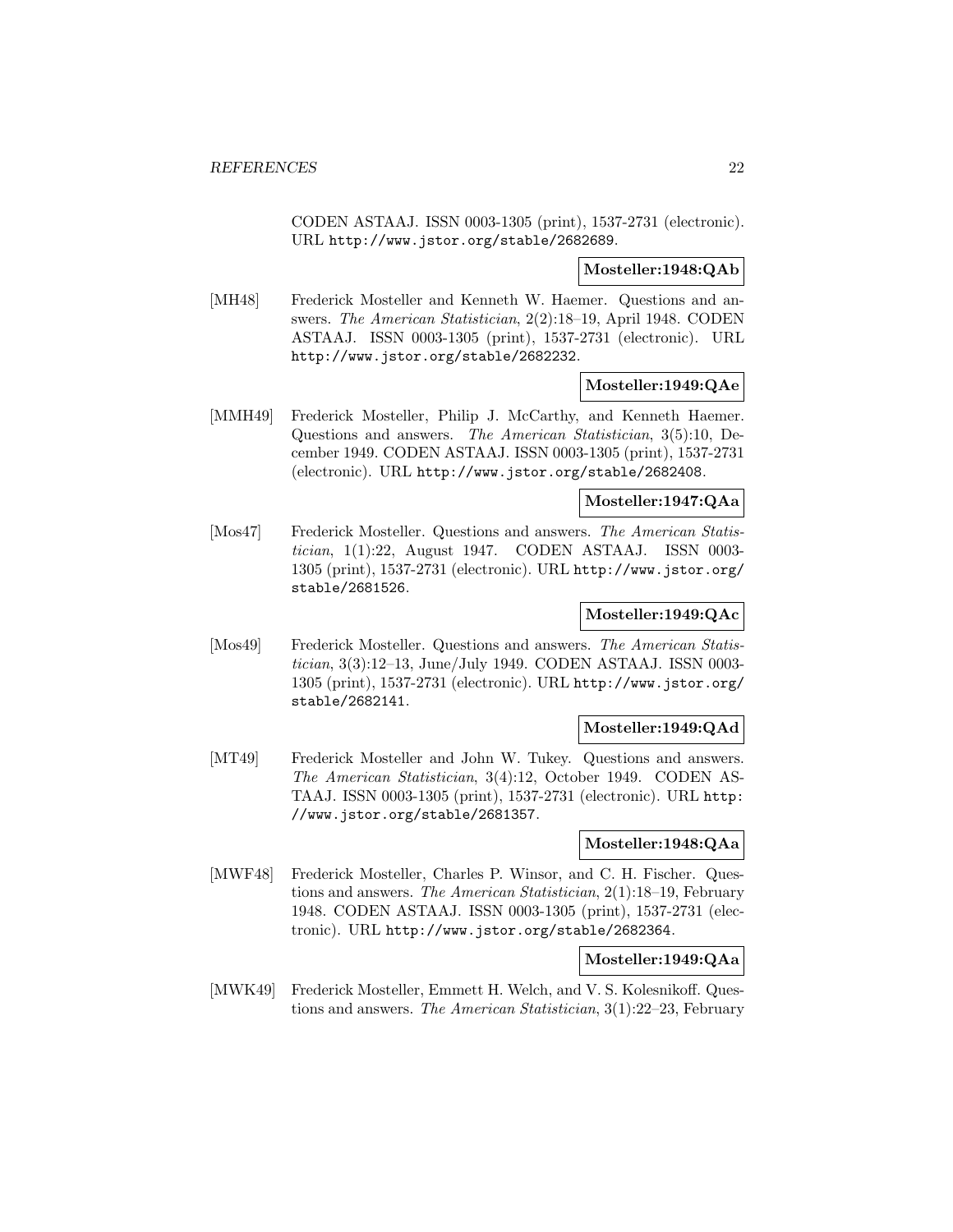1949. CODEN ASTAAJ. ISSN 0003-1305 (print), 1537-2731 (electronic). URL http://www.jstor.org/stable/2681393.

## **Myers:1947:LDL**

[Mye47] R. J. Myers. Laymen don't have logarithmic eyes. The case against the casual use of semi log charts. The American Statistician, 1(2): 17, October 1947. CODEN ASTAAJ. ISSN 0003-1305 (print), 1537- 2731 (electronic). URL http://www.jstor.org/stable/2681628.

### **Neiswanger:1947:WRC**

[NA47] William A. Neiswanger and H. K. Allen. A well-rounded curriculum in statistics. The American Statistician, 1(1):16–19, August 1947. CODEN ASTAAJ. ISSN 0003-1305 (print), 1537-2731 (electronic). URL http://www.jstor.org/stable/2681524.

## **Peach:1947:QA**

[PTM47] Paul Peach, John W. Tukey, and Frederick Mosteller. Questions and answers. The American Statistician, 1(3):17–18, December 1947. CODEN ASTAAJ. ISSN 0003-1305 (print), 1537-2731 (electronic). URL http://www.jstor.org/stable/2682536.

## **Reed:1948:STS**

[RCV48] Vergil D. Reed, Katherine G. Capt, and Herbert A. Vitriol. Selection, training, and supervision of field interviewers in marketing research. The American Statistician, 2(3):15–20, June 1948. CODEN ASTAAJ. ISSN 0003-1305 (print), 1537-2731 (electronic). URL http://www.jstor.org/stable/2682085.

### **Rice:1949:ISI**

[Ric49] Stuart A. Rice. The International Statistical Institute. The American Statistician, 3(2):4–5, April/May 1949. CODEN ASTAAJ. ISSN 0003-1305 (print), 1537-2731 (electronic). URL http://www. jstor.org/stable/2682736.

#### **Seaton:1948:SMM**

[Sea48] G. L. Seaton. The statistician and modern management. The American Statistician, 2(6):10–11, December 1948. CODEN ASTAAJ. ISSN 0003-1305 (print), 1537-2731 (electronic). URL http://www. jstor.org/stable/2681555.

## **Shaw:1948:RSS**

[Sha48] Ralph R. Shaw. Royal Society Scientific Information Conference. The American Statistician, 2(4):14–23, August 1948. CODEN AS-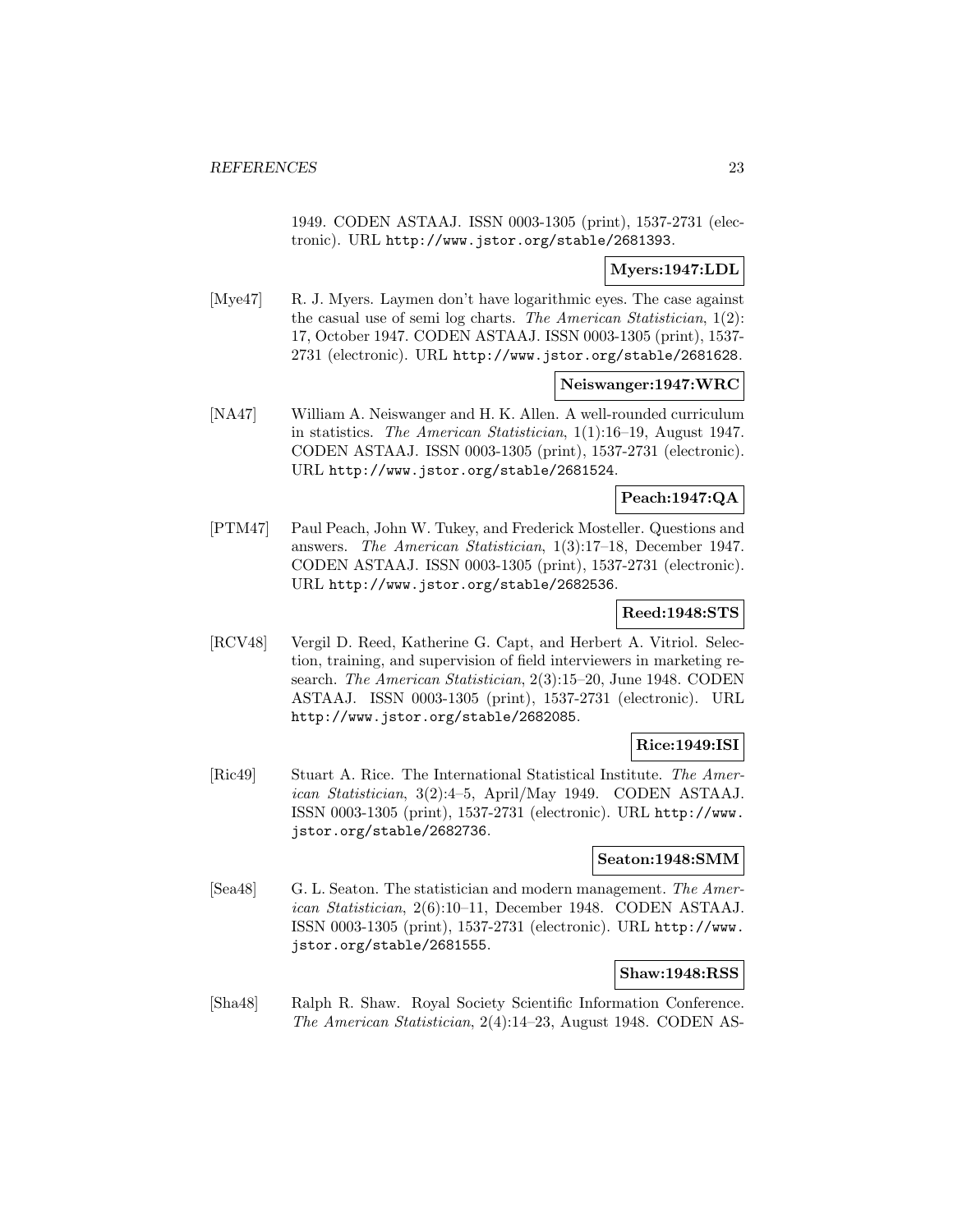TAAJ. ISSN 0003-1305 (print), 1537-2731 (electronic). URL http: //www.jstor.org/stable/2682685.

## **Stephan:1947:SOA**

[SM47] Frederick F. Stephan and Philip J. McCarthy. Sampling opinion, attitudes, and consumer wants. The American Statistician, 1(3):6–7, December 1947. CODEN ASTAAJ. ISSN 0003-1305 (print), 1537- 2731 (electronic). URL http://www.jstor.org/stable/2682532.

#### **Snedecor:1948:DSI**

[Sne48] George W. Snedecor. On the design of sampling investigations. The American Statistician, 2(6):6–13, December 1948. CODEN ASTAAJ. ISSN 0003-1305 (print), 1537-2731 (electronic). URL http://www.jstor.org/stable/2681554.

#### **Society:1948:TSE**

[Soc48] The Royal Statistical Society. The teaching of statistics in England. The American Statistician, 2(1):12–20, February 1948. CODEN ASTAAJ. ISSN 0003-1305 (print), 1537-2731 (electronic). URL http://www.jstor.org/stable/2682362.

## **Stebbins:1948:PSS**

[Ste48a] Kathleen Stebbins. Placement service of the Special Libraries Association. The American Statistician, 2(4):21, August 1948. CODEN ASTAAJ. ISSN 0003-1305 (print), 1537-2731 (electronic). URL http://www.jstor.org/stable/2682688.

#### **Sterns:1948:IWB**

[Ste48b] F. H. Sterns. If I were the boss. The American Statistician, 2 (1):11–20, February 1948. CODEN ASTAAJ. ISSN 0003-1305 (print), 1537-2731 (electronic). URL http://www.jstor.org/ stable/2682361.

## **Stevens:1948:PNY**

[Ste48c] Milt Stevens. Perspective from New York. The American Statistician, 2(6):21, December 1948. CODEN ASTAAJ. ISSN 0003- 1305 (print), 1537-2731 (electronic). URL http://www.jstor.org/ stable/2681561.

#### **Stevens:1949:PNYa**

[Ste49a] Milt Stevens. Perspective from New York. The American Statistician, 3(1):23, February 1949. CODEN ASTAAJ. ISSN 0003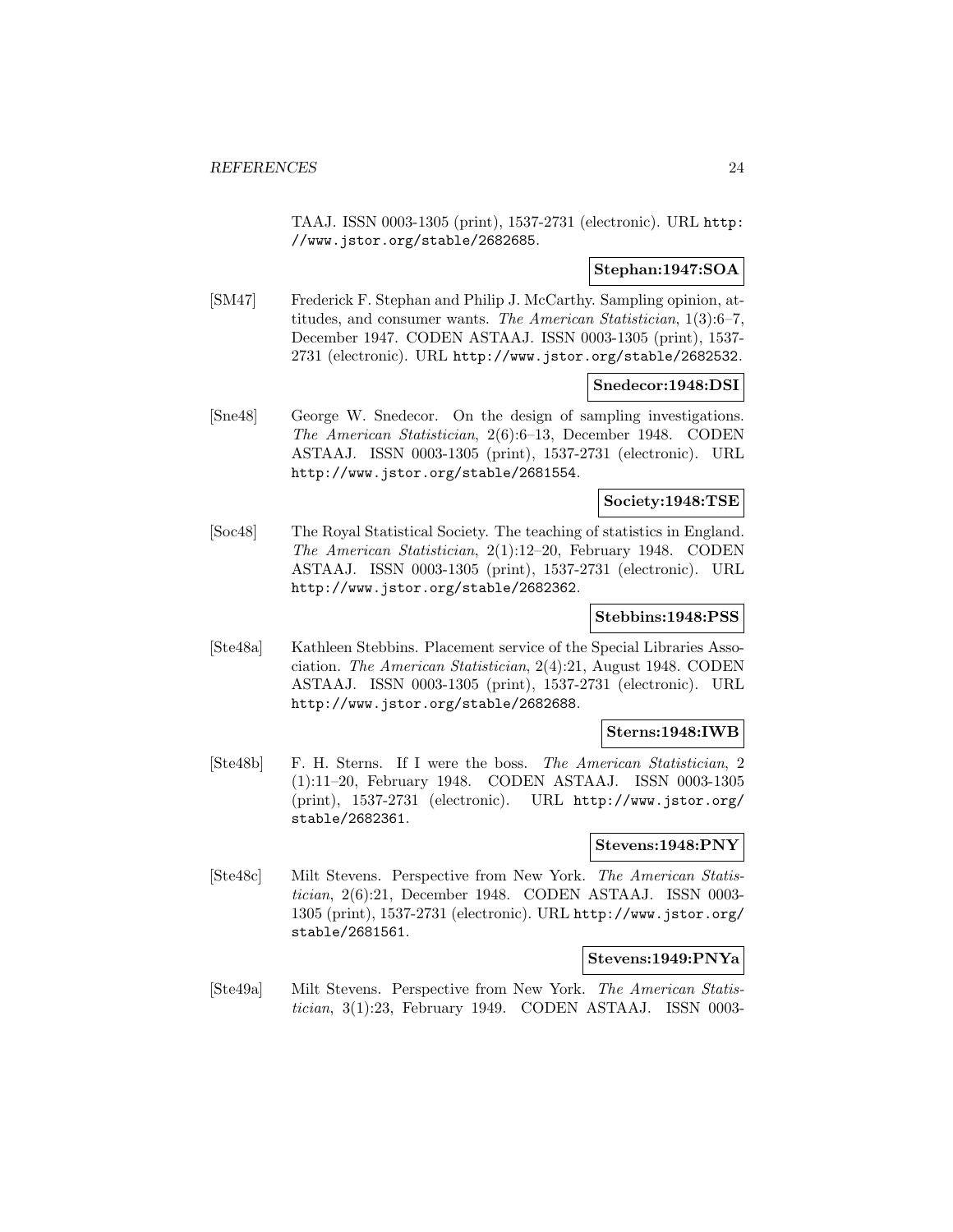1305 (print), 1537-2731 (electronic). URL http://www.jstor.org/ stable/2681394.

## **Stevens:1949:PNYb**

[Ste49b] Milt Stevens. Perspective from New York. The American Statistician, 3(2):11, April/May 1949. CODEN ASTAAJ. ISSN 0003- 1305 (print), 1537-2731 (electronic). URL http://www.jstor.org/ stable/2682738.

## **Taeuber:1948:FPS**

[Tae48] Conrad Taeuber. FAO's program for statistical training. The American Statistician, 2(6):14–18, December 1948. CODEN ASTAAJ. ISSN 0003-1305 (print), 1537-2731 (electronic). URL http://www. jstor.org/stable/2681557.

## **Tukey:1947:QIO**

[Tuk47] John W. Tukey. Question 4: Infinite observations. The American Statistician, 1(3):17–18, ???? 1947. CODEN ASTAAJ. ISSN 0003- 1305 (print), 1537-2731 (electronic).

## **Tukey:1949:AQM**

[Tuk49a] John W. Tukey. Answer to question 21: Maximum likelihood estimates, efficiency. The American Statistician, 3(4):12, ???? 1949. CODEN ASTAAJ. ISSN 0003-1305 (print), 1537-2731 (electronic).

#### **Tukey:1949:MSFa**

[Tuk49b] John W. Tukey. Memorandum on statistics in the Federal Government. Part  $I$  — Chapters I–IV. The American Statistician, 3(1):6–17, February 1949. CODEN ASTAAJ. ISSN 0003-1305 (print), 1537-2731 (electronic). URL http://www.jstor.org/ stable/2681391.

#### **Tukey:1949:MSFb**

[Tuk49c] John W. Tukey. Memorandum on statistics in the Federal Government. Part II, Chapters V–VII. The American Statistician, 3(2):12–16, April/May 1949. CODEN ASTAAJ. ISSN 0003- 1305 (print), 1537-2731 (electronic). URL http://www.jstor.org/ stable/2682739.

#### **Tumbleson:1947:SE**

[Tum47] Robert C. Tumbleson. Statistical engineering. The American Statistician, 1(1):7–11, August 1947. CODEN ASTAAJ. ISSN 0003- 1305 (print), 1537-2731 (electronic). URL http://www.jstor.org/ stable/2681521.